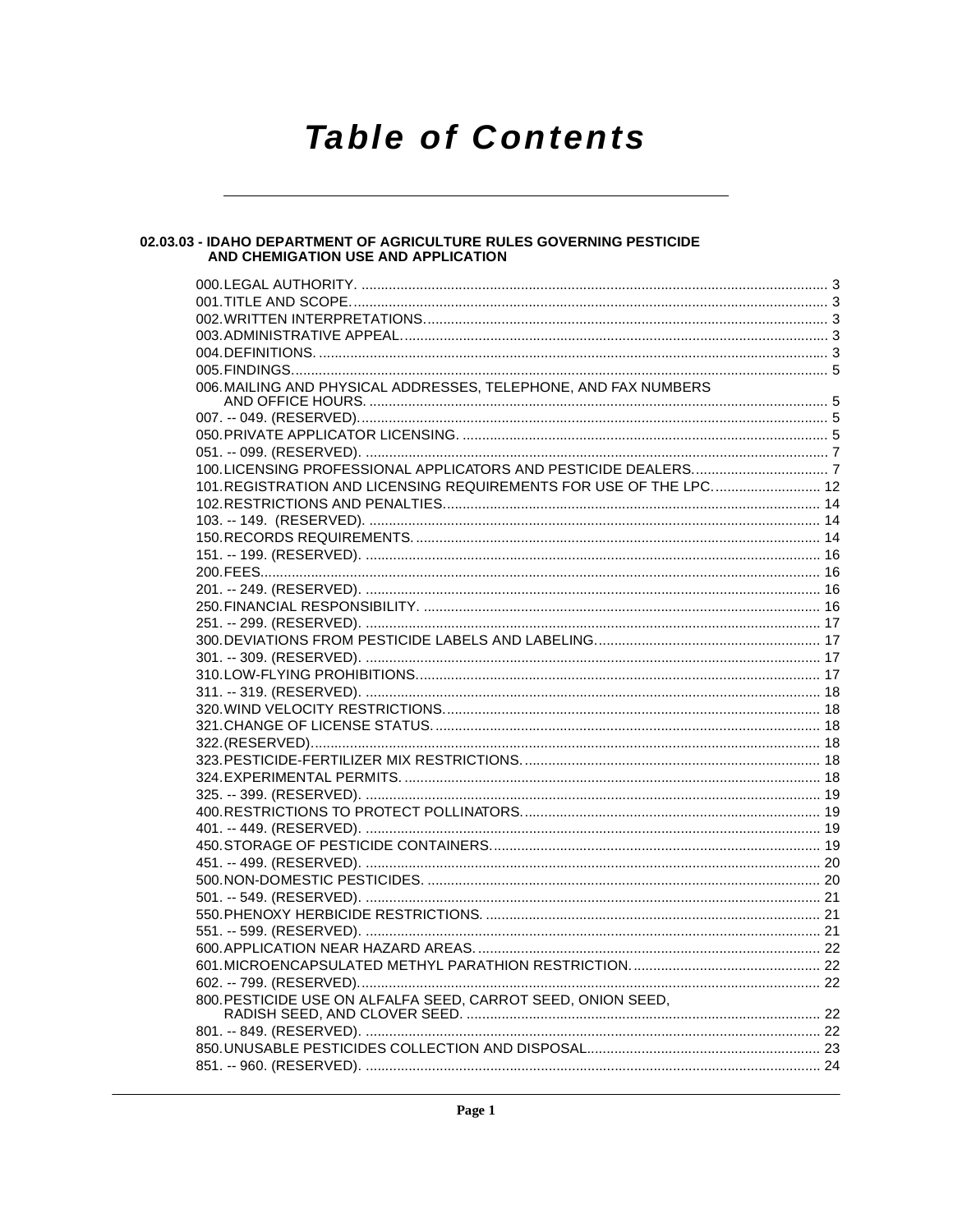## Table of Contents (cont'd)

| 968. VACUUM RELIEF VALVE OR COMBINATION AIR AND VACUUM RELIEF VALVE 30 |  |
|------------------------------------------------------------------------|--|
|                                                                        |  |
|                                                                        |  |
|                                                                        |  |
|                                                                        |  |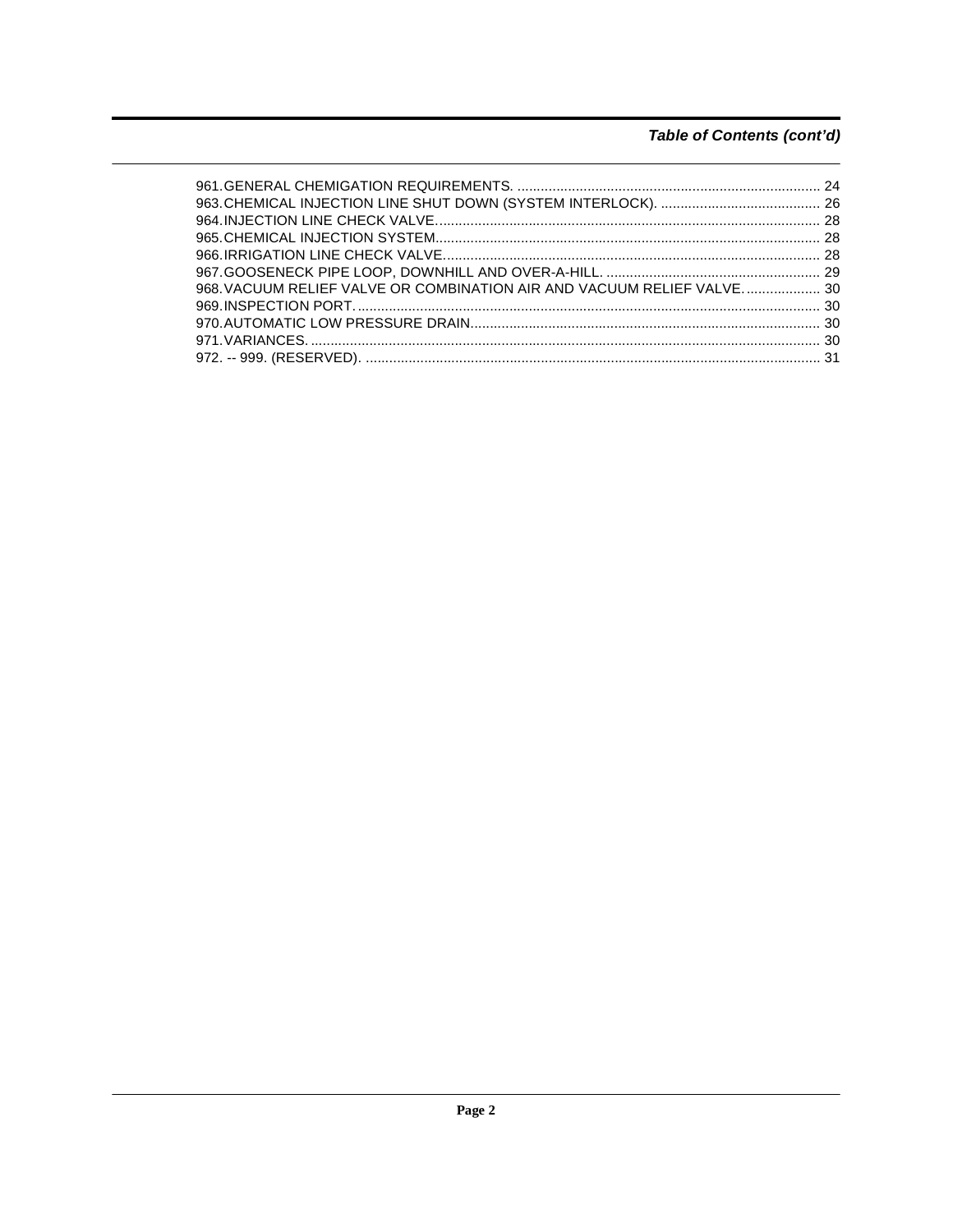#### **IDAPA 02 TITLE 03 Chapter 03**

#### <span id="page-2-0"></span>**02.03.03 - IDAHO DEPARTMENT OF AGRICULTURE RULES GOVERNING PESTICIDE AND CHEMIGATION USE AND APPLICATION**

#### <span id="page-2-1"></span>**000. LEGAL AUTHORITY.**

This chapter is adopted under the legal authority of Section 22-3421, Idaho Code. (3-23-98)

#### <span id="page-2-2"></span>**001. TITLE AND SCOPE.**

**01.** Title. The title of this chapter is IDAPA 02.03.03, "Idaho Department of Agriculture Rules ng Pesticide and Chemigation Use and Application". (4-5-00) Governing Pesticide and Chemigation Use and Application".

**02. Scope**. This chapter has the following scope: to govern the use and application of pesticides; licensing of pesticide applicators and registration of pesticides for use in Idaho; registration and licensing requirements for use of the Livestock Protection Collar; testing and recertification of licensees; record keeping requirements; financial responsibilities; aerial applications of pesticides; wind restrictions; pesticide/fertilizer mix restrictions; experimental use permits; restrictions to protect pollinators; storage of pesticide containers; nondomestic pesticides; phenoxy herbicide restrictions; application of pesticides near hazard areas; microencapsulated methyl parathion restrictions; daminozide (Alar) restrictions; pesticide use on alfalfa, carrot, onion, radish, or clover seed; unusable pesticides collection and disposal; and to govern licensing and responsibilities for chemigation; signage for chemical usage; shut down requirements; pressure switch, chemical injection, metering pump, system interlock requirements, and wind speed precautions; irrigation system connections; flood, basin, furrow, border chemigation; sprinkler, drip chemigation; anti-pollution devices; irrigation line check valve model certification; use of Anhydrous Ammonia; and to include variances. (4-5-00) of Anhydrous Ammonia; and to include variances.

#### <span id="page-2-3"></span>**002. WRITTEN INTERPRETATIONS.**

There are no written interpretations of these rules. (3-20-97)

#### <span id="page-2-4"></span>**003. ADMINISTRATIVE APPEAL.**

There is no provision for administrative appeal before the Idaho Department of Agriculture under this chapter. Hearing and appeal rights are pursuant to Title 67, Chapter 52, Idaho Code. (3-20-97)

#### <span id="page-2-13"></span><span id="page-2-5"></span>**004. DEFINITIONS.**

The Idaho Department of Agriculture adopts the definitions set forth in Section 22-3401, Idaho Code, and the following definitions: (3-20-97) following definitions:

**01. Air Gap**. A physical separation between the free flowing discharge end of a domestic water supply system pipeline and an open or non-pressure receiving vessel. (4-5-00)

<span id="page-2-9"></span><span id="page-2-8"></span><span id="page-2-7"></span><span id="page-2-6"></span>**02. Basin Irrigation**. Irrigation by flooding areas of level land surrounded by dikes. (4-5-00)

**03. Border Irrigation**. Irrigation by flooding strips of land, rectangular in shape and cross leveled, bordered by dikes. (4-5-00)

**04. Certification**. Passing one (1) or more examinations, to initially demonstrate an applicant's competence, as required by the licensing provisions of this act, in order to use or distribute pesticides, or to act as a pesticide consultant. (3-20-97)

<span id="page-2-10"></span>**05.** Check Valve. A certified valve designed and constructed to close a water supply pipeline, chemical injection line, or other conduit in a chemigation system to prevent reverse flow in that line. (4-5-00)

**06.** Chemigator. Any person engaged in the application of chemicals through any type of irrigation (4-5-00)  $s<sub>1</sub>$ system. (4-5-00)

<span id="page-2-12"></span><span id="page-2-11"></span>**07. Cross-Connection**. Any connection that may have chemical injected or introduced into the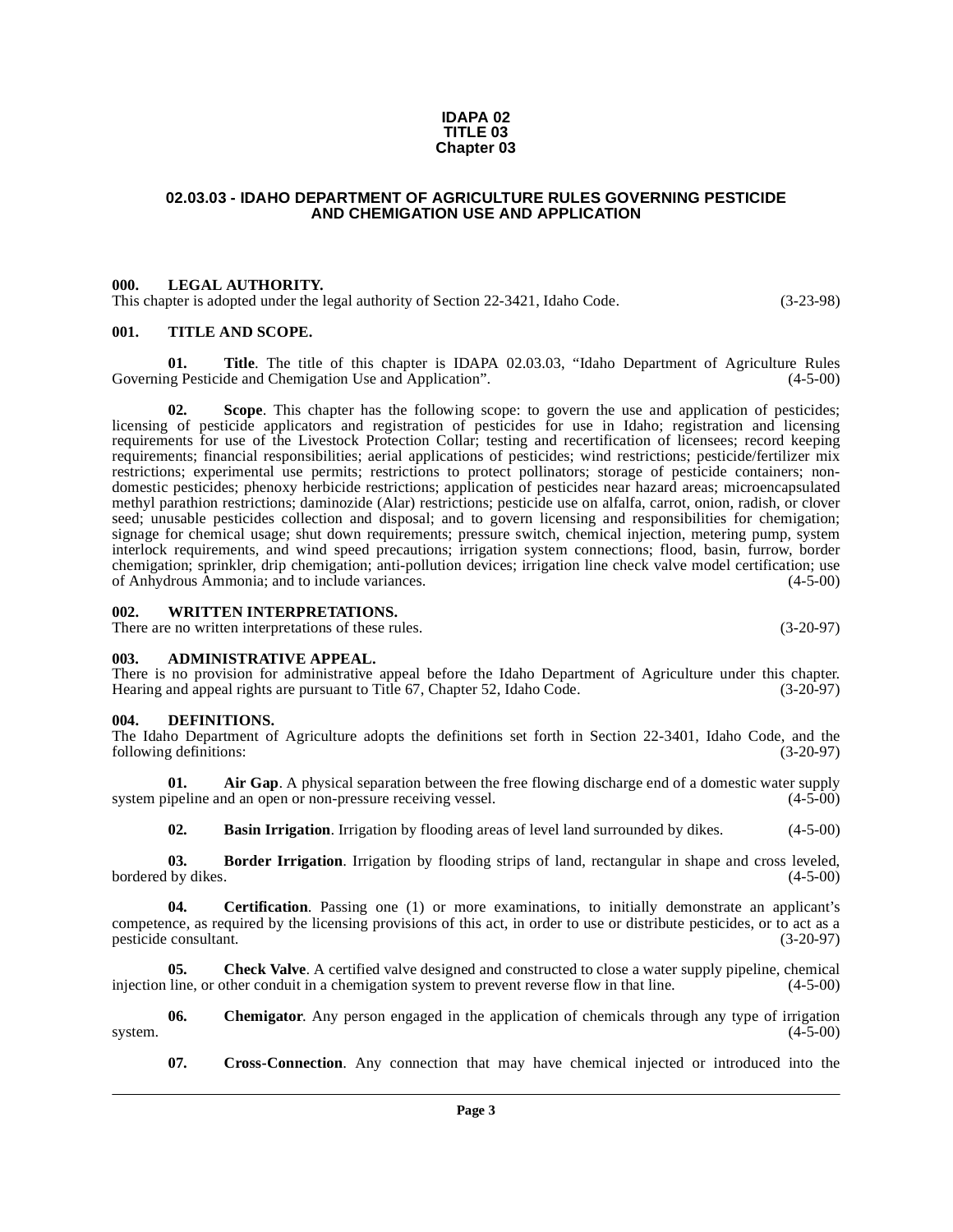domestic water supply system and has the potential of or is connected to the domestic water supply system. (4-5-00)

**08. Demonstration And Research**. The use of restricted use pesticides to demonstrate the action of the pesticide or conduct research. (3-20-97)

<span id="page-3-2"></span><span id="page-3-1"></span><span id="page-3-0"></span>**09. Domestic Water Supply System**. Any system providing water for human use. (4-5-00)

**10. Drip Irrigation**. A method of microirrigation wherein water is applied as drops or small streams through emitters. (4-5-00)

**11. Flood Irrigation**. Method of irrigation where water is applied to the soil surface without flow such as furrows, borders or corrugations. (4-5-00) controls, such as furrows, borders or corrugations.

<span id="page-3-5"></span><span id="page-3-4"></span><span id="page-3-3"></span>**12.** Flow Rate. The weight or volume of flowable material per unit of time.  $(4-5-00)$ 

**13. Furrow Irrigation**. Method of surface irrigation where the water is supplied to small ditches or for guiding the water across the field. (4-5-00) furrows for guiding the water across the field.

<span id="page-3-8"></span><span id="page-3-7"></span><span id="page-3-6"></span>**14. Hazard Area**. Cities, towns, subdivisions or densely populated areas. (3-20-97)

**15. High Volatile Esters**. Formulations of 2,4-D which contain methyl, ethyl, butyl, isopropyl,  $v$ l and pentyl esters. (3-20-97) octylamyl and pentyl esters.

**16.** Injection Pump. A pump that uses a gear, rotary, piston or diaphragm to develop the pressures exceeding the irrigation system pressure to inject a chemical. (4-5-00)

<span id="page-3-9"></span>**17.** Inspection Port. An orifice or other viewing device from which the low pressure drain and check (4-5-00) (4-5-00) valve may be observed.

<span id="page-3-10"></span>**18. Low Volatile Esters**. Formulations of 2,4-D; 2,4-DP; MCPA and MCPB which contain butoxyethanol, propylene glycol, tetrahydrofurfuryl, propylene glycol butyl ether, butoxy propyl, ethylhexyl and isoctyl esters. (3-20-97)

<span id="page-3-11"></span>**19. Mixer-Loader**. Any person who works under the supervision of a professional applicator in the nd loading of pesticides to prepare for, but not actually make, applications. (3-20-97) mixing and loading of pesticides to prepare for, but not actually make, applications.

<span id="page-3-12"></span>**20. Pressure Switch**. A device which will stop the chemical injection pump when the water pressure decreases to the point where chemical distribution is adversely affected. (4-5-00)

<span id="page-3-13"></span>**21. Recertification**. The requalification of a certified person through seminar attendance over a set period of time, or taking an examination at the end of a set period of time, to ensure that the person continues to meet<br>the requirements of changing technology and maintains competence. (3-20-97) the requirements of changing technology and maintains competence.

<span id="page-3-14"></span>**22. Reduced Pressure Principle Backflow Prevention Assembly (RP)**. An assembly containing two (2) independently acting approved check valves together with a hydraulically operating, mechanically independent pressure differential relief valve located between the check valves and at the same time below the first check valve. The unit shall include properly located resilient seated test cocks and tightly closing resilient seated test cocks and tightly closing resilient seated shutoff valves at each end of the assembly. (4-5-00)

<span id="page-3-15"></span>**23.** Seminar. Any Department-approved meeting or activity convened for the purpose of presenting recertification information. (3-20-97) pesticide recertification information.

<span id="page-3-16"></span>**24. Sprinkler Irrigation**. Method of irrigation in which the water is sprayed, or sprinkled, through the ground surface. (4-5-00) air to the ground surface.

<span id="page-3-17"></span>**25. System Interlock**. Safety equipment used to ensure that a chemical injection pump will stop if the irrigation pumping plant stops to prevent the entire chemical mixture from empyting from the supply tank into the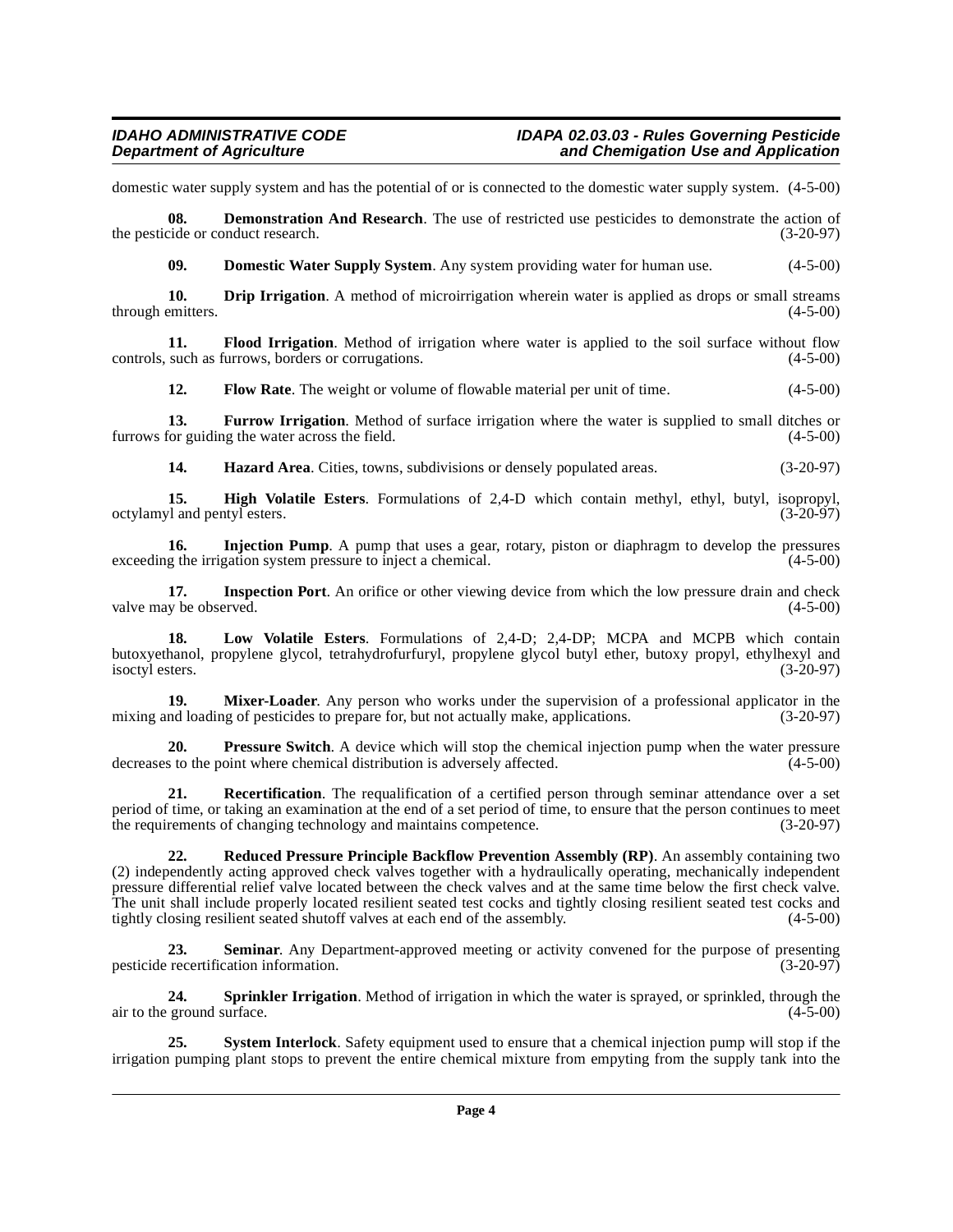irrigation pipeline. The safety equipment may also be used to shut down the irrigation system if the injection system fails. (4-5-00)  $f_{\text{ails.}}$  (4-5-00)

<span id="page-4-9"></span><span id="page-4-8"></span><span id="page-4-7"></span>**26.** Vacuum Relief Valve. A device to automatically relieve or break a vacuum.  $(4-5-00)$ 

**27. Venturi**. A differential pressure injector that operates on a pressure difference between the inlet and outlet of the injector and creates a vacuum inside the body, which results in suction through the suction port. (4-5-00)

**28. Venturi Injection System**. A chemical injection system which operates with a Venturi using the suction from the Venturi that can be used to inject and mix chemicals into the water.  $(4-5-00)$ 

**29.** Working Pressure. The internal operating pressure of a vessel, tank or piping used to hold or liquid. (4-5-00) transport liquid.

<span id="page-4-11"></span><span id="page-4-10"></span><span id="page-4-4"></span>**30. Waters Of The State**. Any surface waters such as canals, ditches, laterals, lakes, streams, or rivers.  $(4-5-00)$ 

#### <span id="page-4-0"></span>**005. FINDINGS.**

These rules are promulgated pursuant to Section 67-5226, Idaho Code, in compliance with the deadlines in the governing law, Title 22, Chapter 34, Idaho Code. The rule changes are necessitated by the passage of H.B. 99 in the 1999 legislative session combining the Idaho Pesticide and Chemigation Laws. These rules will combine IDAPA 02.03.03, "Idaho Department of Agriculture Rules Governing Pesticide Use and Application," and IDAPA 02.03.04, "Rules Governing Chemigation," and name the combined rule IDAPA 02.03.03, "Idaho Department of Agriculture Rules Governing Pesticide and Chemigation Use and Application". The existing Chemigation rules (IDAPA 02.03.04, "Rules Governing Chemigation") will be repealed in their entirety. In addition, the rule adds two (2) crops to the list of non-food crops; provides for consistent licensing by issuing two (2) year Pesticide Dealer licenses so all pesticide licenses will be effective for two (2) years; revises the aquatic weed applicator category to more accurately reflect activities in this licensing category; and the livestock protection collar rule changes are incorporated pursuant to SCR 115.  $(4-5-00)$ 

#### <span id="page-4-1"></span>**006. MAILING AND PHYSICAL ADDRESSES, TELEPHONE, AND FAX NUMBERS AND OFFICE HOURS.**

**01. Office Address**. The central office of the agency is in Boise, Idaho. The address is the Idaho State ent of Agriculture, 2270 Old Penitentiary Road, Boise, Idaho, 83712-0790. (3-30-01) Department of Agriculture, 2270 Old Penitentiary Road, Boise, Idaho, 83712-0790.

**02. Mailing Address**. The mailing address for the central office is P.O. Box 790, Boise, Idaho 83701. (3-30-01)

| 03. |  | <b>Telephone.</b> The telephone number of the central office is (208) 332-8500. |  |  | $(3-30-01)$ |
|-----|--|---------------------------------------------------------------------------------|--|--|-------------|
|-----|--|---------------------------------------------------------------------------------|--|--|-------------|

**04. Fax**. The fax number of the central office is (208) 334-2170. (3-30-01)

**05. Office Hours**. Office hours of the central office are 8 a.m. to 5 p.m., Mountain Time, Monday Friday, except holidays designated by the state of Idaho. (3-30-01) through Friday, except holidays designated by the state of Idaho.

#### <span id="page-4-2"></span>**007. -- 049. (RESERVED).**

### <span id="page-4-3"></span>**050. PRIVATE APPLICATOR LICENSING.**

<span id="page-4-6"></span><span id="page-4-5"></span>

| 01. |  | <b>Private Applicator's License.</b> Applicants who wish to obtain a private applicator's license shall: |
|-----|--|----------------------------------------------------------------------------------------------------------|
|     |  | $(3-20-97)$                                                                                              |

a. Fill out an application prescribed by the Department. (3-20-97)

b. Take an examination based on the Environmental Protection Agency (EPA) core manual and score a minimum of seventy percent (70%). The examination procedure shall be the same as for professional applicators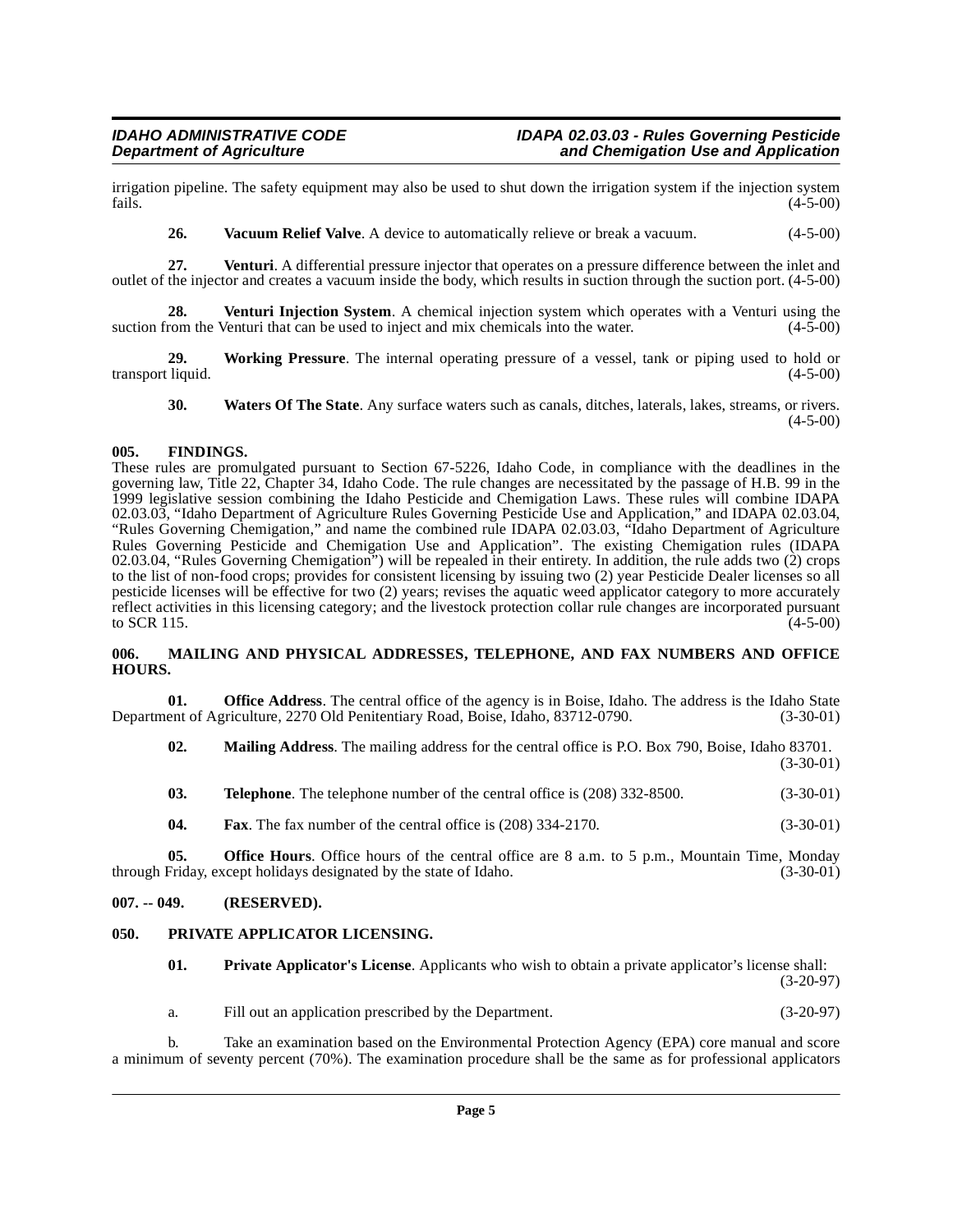(Subsection 100.03), except private applicators shall not be assessed an examination fee. (3-20-97)

c. Private applicators shall be certified and licensed in one or both of the following categories: (3-20-97)

i. Restricted Use Pesticide (RU). For persons who use or supervise the use of restricted use pesticides to produce agricultural commodities or forest crops on land they or their employer(s) own(s) or operate(s). (3-20-97)

ii. Chemigation (CH). For persons who apply chemicals through irrigation systems on land they or their employer(s) own(s) or operate(s).  $(3-20-97)$ 

d. Non-reading applicators may be certified to purchase and apply a single restricted use pesticide when they have demonstrated their competence in the safe and proper use of such pesticide to the Director or other designated agent. (3-20-97)

<span id="page-5-0"></span>**02.** Recertification. In order for a private applicator's license to be renewed, the license holder must complete the recertification provisions of this section. Beginning July 1, 1996, licenses belonging to private applicators with last names beginning with A through L, inclusive, shall expire on the last day of the month listed on the chart in Subsection 050.02.a. in every odd-numbered year, and licenses belonging to private applicators with last names beginning with M through Z, inclusive, shall expire on the last day of the month listed on the chart in Subsection 050.02.a., in every even-numbered year. The recertification period shall be concurrent with the licensing period. Those persons who are currently licensed as a private applicator or chemigator on June 30, 1996, shall be reissued a private applicator license with the appropriate categories. Those persons who are currently licensed as a private applicator or chemigator on June 30, 1996, shall be grandfathered into the licensing schedule at Subsection 050.02.a. Any person with less than thirteen (13) months in the initial licensing period shall not be required to obtain recertification credits for the initial period. Upon issuance of the replacement license, the previous license shall be null and void. Any private applicator license without an expiration date shall be null and void on December 31, 1996. Recertification and relicensing may be accomplished by complying with either Subsection 050.02.b. or 050.02.c.

(3-23-98)

| <b>Last Name</b> |                  | <b>Month to License</b> |
|------------------|------------------|-------------------------|
| <b>Odd Year</b>  | <b>Even Year</b> |                         |
| $A-D$            | $M-P$            | March                   |
| $E-H$            | $O-T$            | July                    |
| $I-I$ .          | U-Z              | October                 |

a. Licensing schedule.

(3-20-97)

b. A person shall accumulate recertification credits by attending Department-accredited pesticide instruction seminars.

i. A minimum of six (6) credits shall be earned during each recertification period. (3-23-98)

ii. Guidelines for obtaining recertification credits shall be the same as for professional applicators, as described in Subsections 100.04.a.ii. through 100.04.a.v. Any credits accumulated beyond the required six (6) in a recertification period may not be carried over to the next recertification period. (3-23-98)

iii. Upon earning the recertification credits as described above, a person shall be considered by the Department to be recertified and eligible for license renewal for the next licensing period. (3-20-97)

c. A person shall pass the Department's private applicator recertification examination(s) for all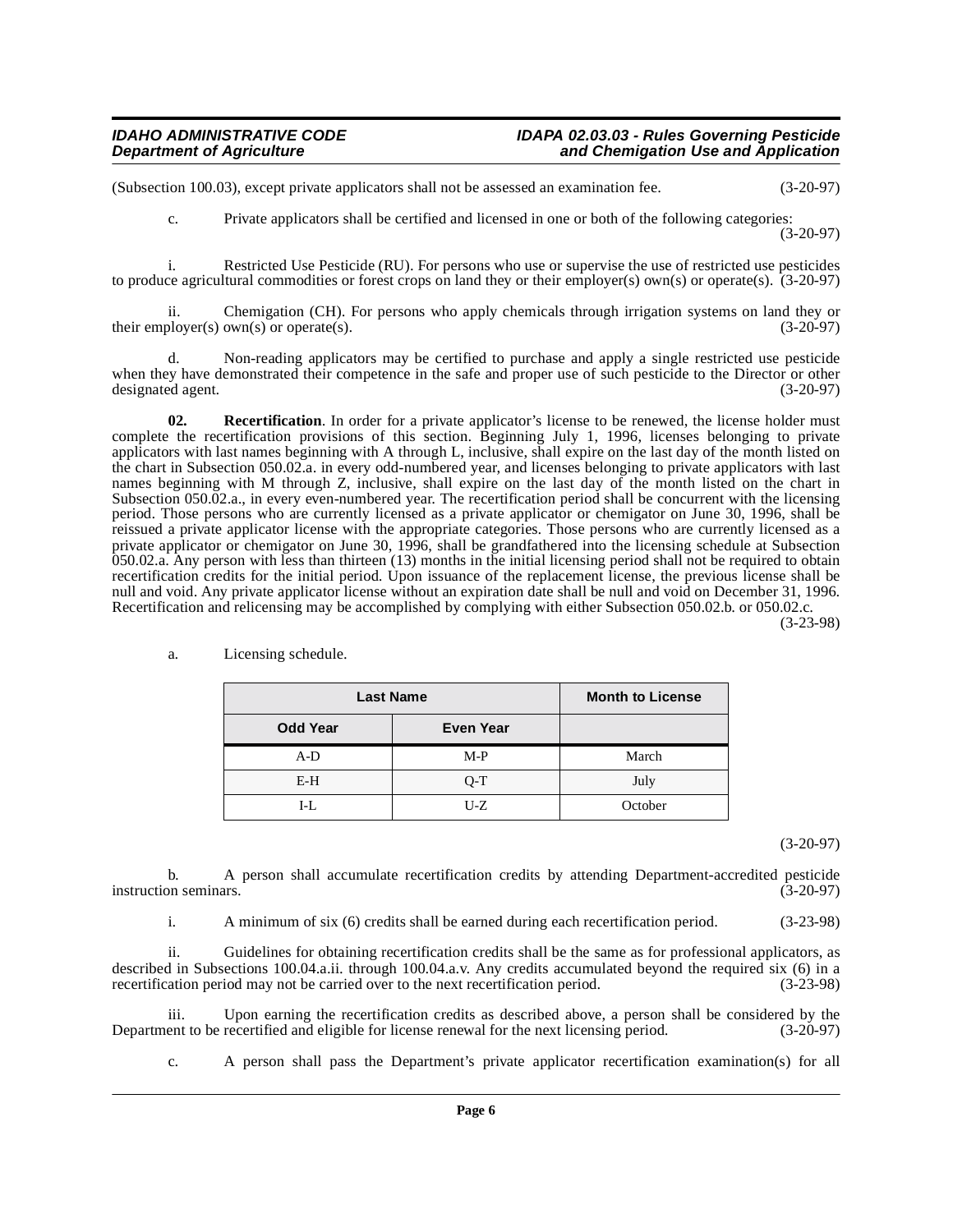categories in which the person intends to license with a minimum score of seventy percent (70%). (3-20-97)

i. Recertification examinations may be taken by a person beginning the thirteenth (13th) month of the license period. (3-20-97) license period. (3-20-97)

ii. The examination procedures as outlined in Subsection 100.03 shall be followed, except that an tion fee shall not be assessed. (3-20-97) examination fee shall not be assessed.

iii. Upon passing the recertification examinations, a person shall be considered by the Department to be recertified and eligible for license renewal for the next licensing period. (3-20-97)

#### <span id="page-6-0"></span>**051. -- 099. (RESERVED).**

#### <span id="page-6-1"></span>**100. LICENSING PROFESSIONAL APPLICATORS AND PESTICIDE DEALERS.**

#### <span id="page-6-2"></span>**01. Demonstration Of Competence**. (3-20-97)

a. Professional applicators shall not recommend the application or make an application of any pesticide for any purpose, unless they have demonstrated competence for that purpose, which competence must be demonstrated by passing Department examinations and becoming licensed in the appropriate categories listed in Subsection 100.02. (3-20-97) Subsection 100.02.

b. An applicant shall demonstrate competency in the following areas: (3-20-97)

i. Labels and labeling, including terminology, instructions, format, warnings and symbols. (3-20-97)

ii. Safety factors and procedures, including protective clothing and equipment, first aid, toxicity, as of poisoning, storage, handling, transportation and disposal. (3-20-97) symptoms of poisoning, storage, handling, transportation and disposal.

iii. Laws, rules, and regulations governing pesticides. (3-20-97)

iv. Environmental considerations, including the effect of climate and physical or geographical factors ides, and the effects of pesticides on the environment, and the animals and plants living in it. (3-20-97) on pesticides, and the effects of pesticides on the environment, and the animals and plants living in it.

v. Mixing and loading, including interpretation of labels, safety precautions, compatibility of , and protection of the environment. (3-20-97) mixtures, and protection of the environment.

vi. Methods of use or application, including types of equipment, calibration, application techniques, ention of drift and other types of pesticide migration. (3-20-97) and prevention of drift and other types of pesticide migration.

vii. Pests to be controlled, including identification, damage characteristics, biology and habitat.

viii. Types of pesticides, including formulations, mode of action, toxicity, persistence, and hazards of use.  $(3-20-97)$ 

ix. Chemigation practices involving the application of chemicals through irrigation systems, calibration, management, and equipment requirements. (4-5-00)

For use of the Livestock Protection Collar (LPC), in addition to the requirements of Subsection 100.01.b.i. through 100.01.b.viii., professional applicators shall have training in and knowledge of the following:

 $(3-19-99)$ 

(3-20-97)

| (1) | Characteristics and habits of predatory animals, and particularly, coyotes. | $(3-19-99)$ |
|-----|-----------------------------------------------------------------------------|-------------|
|-----|-----------------------------------------------------------------------------|-------------|

(2) Properties of the collars and of Sodium Fluoroacetate (Compound 1080). (3-19-99)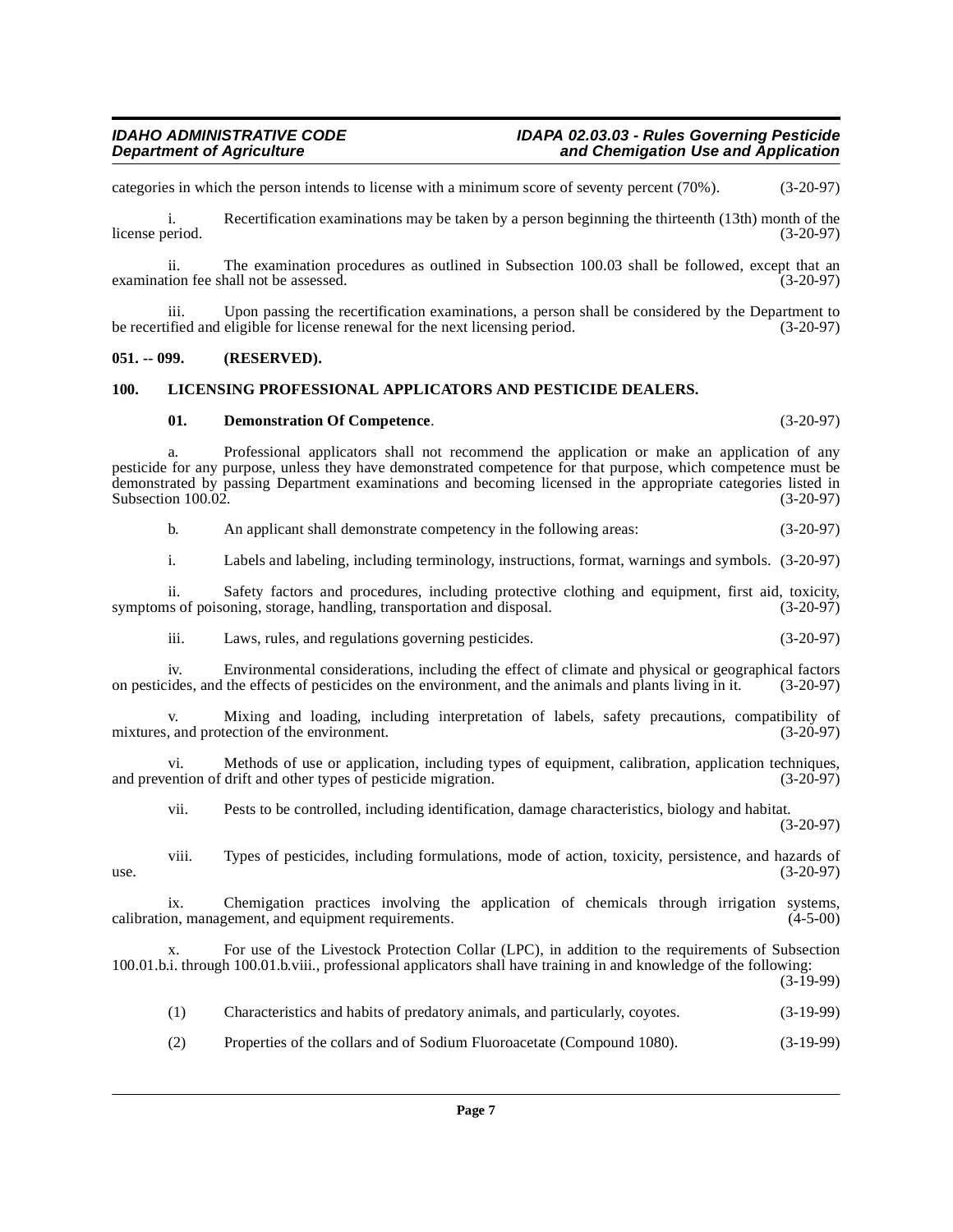Recordkeeping requirements set forth in Subsection 150.01 that will additionally include a record of each animal found poisoned or suspected of having been poisoned as a result of the use of Compound 1080, including target and non-target species. (3-19-99) including target and non-target species.

(4) The requirement for immediate reporting of suspected poisonings of non-target species and suspected poisonings of humans or domestic animals by the use of Compound 1080 to the United States Environmental Protection Agency (US EPA) and the Idaho State Department of Agriculture (ISDA). (3-19-99) Environmental Protection Agency (US EPA) and the Idaho State Department of Agriculture (ISDA).

(5) How to properly dispose of animal remains, vegetation, or soil contaminated by a punctured LPC. (3-19-99)

(6) Practical treatment of Compound 1080 poisonings in humans and domestic animals. (3-19-99)

(7) Safe handling, attachment, and storage of LPC collars. (3-19-99)

(8) The requirement to post and maintain bilingual (English/Spanish or other second language ate for the region) signs at logical points of access to areas where LPCs are in use. (3-19-99) appropriate for the region) signs at logical points of access to areas where LPCs are in use.

(9) The requirement to perform inspections once every week to ensure that collars in use are accounted erty positioned, and intact. (3-19-99) for, property positioned, and intact.

(10) Knowledge of alternative controls of predation. (4-5-00)

xi. For use of the LPC, in addition to the requirements of Subsections 100.01.b.i. through 100.01.b.x., nnal applicators shall have training in and the ability to: (3-19-99) professional applicators shall have training in and the ability to:

(1) Recognize potential hazards to humans, domestic animals, and non-target wildlife from the use of the LPC.  $(3-19-99)$ 

(2) Read and understand the labeling specific to the LPC. (3-19-99)

(3) Recognize general symptoms of poisoning by Compound 1080 in humans and domestic animals and take appropriate action.

(4) Recognize where the LPC can be used safely and effectively and, conversely, where alternative methods of control would be more appropriate.

(5) Assess damaged LPCs to determine which can be repaired and which must be disposed of properly. (3-19-99)

<span id="page-7-0"></span>(6) Properly dispose of the LPCs. (3-19-99)

**02. Certification**. A person shall be certified by passing Department examinations with a minimum of percent (70%) in the categories of pesticides they apply. (3-20-97) seventy percent  $(70%)$  in the categories of pesticides they apply.

a. Professional applicators shall be certified and licensed in one (1) or more of the following categories: (3-20-97)

i. Law and Safety (LS). This shall include general knowledge of pesticides including proper use and disposal, product characteristics, first aid, labeling, and laws. Certification in this category is required when certifying in Subsections  $100.02$ .a.ii. through  $100.02$ .a.ix.

ii. Agriculture. For persons conducting field crop applications. Agriculture Herbicide (AH). Certification in this category shall also certify a person to make herbicide applications in rights-of-way, forests, and rangelands. Agriculture Insecticide/Fungicide (AI). Certification in this category shall also certify a person to make<br>insecticide/fungicide applications in rights-of-way, forests, and rangelands. Soil Fumigation (SF). (4insecticide/fungicide applications in rights-of-way, forests, and rangelands. Soil Fumigation  $(SF)$ .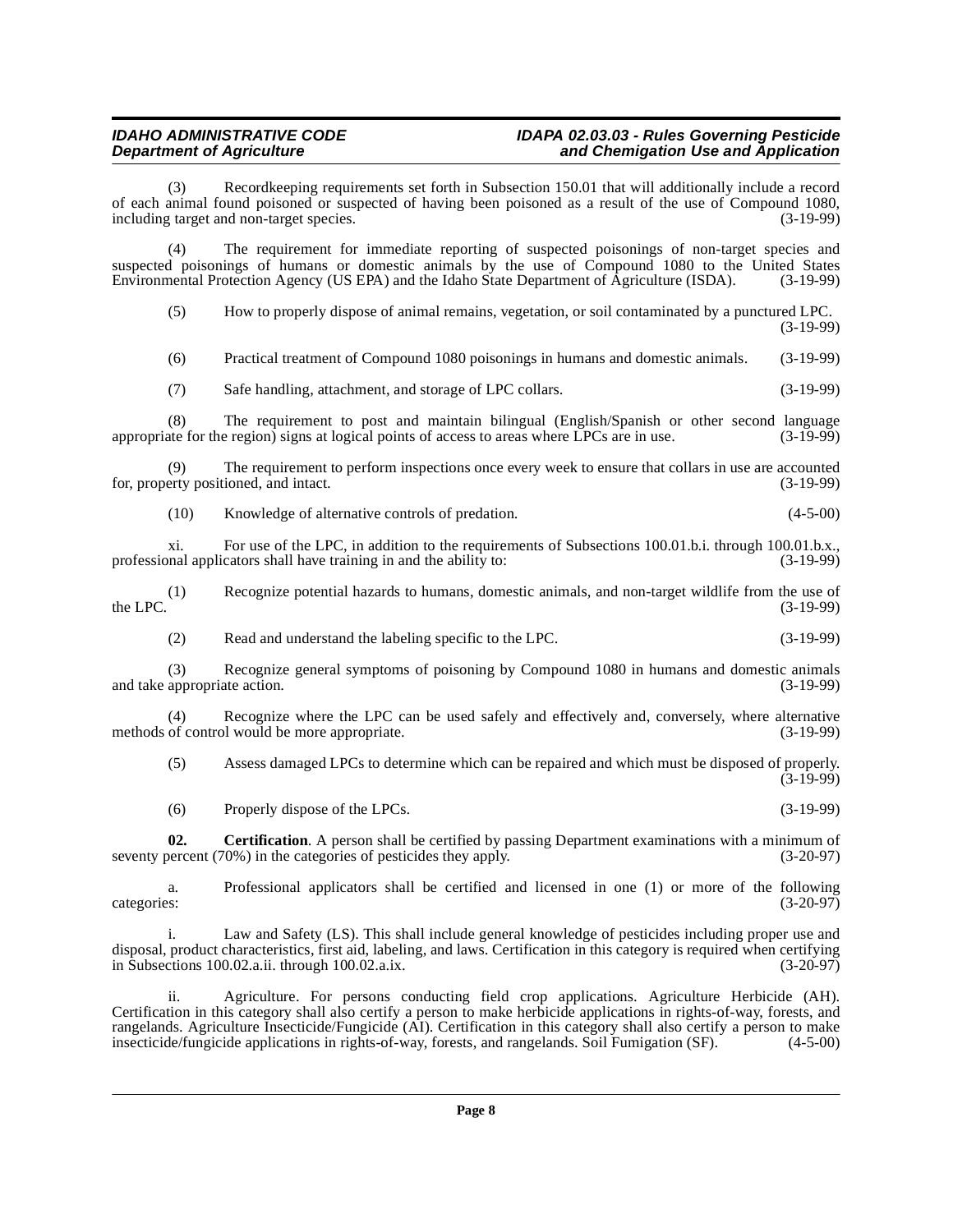iii. Forest Environment (FE). For U.S. Forest Service and Bureau of Land Management personnel, <br>prs, and private industry personnel who control pests in forests and on rangelands. (3-20-97) contractors, and private industry personnel who control pests in forests and on rangelands.

iv. Right-of-Way Herbicide (RW). For railroads, highway departments and others, for roadside weed control, soil sterilant herbicides, and weed control on public lands (non-crop). Certification in the Agricultural Herbicide category shall exempt the applicant from the need to certify in this category. (3-20-97)

v. Public Health Pest (PH). For abatement districts and others controlling mosquitoes and other public health pests. (3-20-97) health pests. (3-20-97)

vi. Livestock Pest Control (LP). For persons treating livestock pests. (3-20-97)

vii. Ornamental Herbicide (OH). For persons conducting outside urban or residential herbicide applications, with the exception of soil sterilant applications (see Subsection 100.02.a.iv.). Ornamental Insecticide/ Fungicide (OI). For persons doing outside urban or residential insecticide and fungicide applications, including exterior applications to residential, urban or commercial buildings, excluding structural destroying pests (see<br>Subsection 100.02.a.ix.). Subsection  $100.02$ .a.ix.).

viii. General Pest Control Operations (GP). For persons controlling pests in and around residential, commercial, or other buildings, excluding structural destroying pests. (3-20-97)

ix. Structural Destroying Pest (SP). For persons involved in the control of pests which destroy wooden s, such as bridges, houses, offices, and warehouses. structures, such as bridges, houses, offices, and warehouses.

x. General Vertebrate Control (GV). For Wildlife Services (WS) personnel of the United States Department of Agriculture-Animal and Plant Health Inspection Service, for controlling vertebrates such as rodents, predators, and birds.

xi. Rodent Control (RC). For rodent districts and others, for the control of field rodents. Certification in the General Pest Control category shall exempt the applicant from the need to certify in this category. (3-20-97)

xii. Aquatic Weed and Pest Control (AW). For irrigation districts, canal companies and others, for weed and pest control on aquatic sites.

xiii. Seed Treatment (ST). For persons doing treatments to protect seeds used for plant reproduction. (3-20-97)

xiv. Commodity Pest Control (CP). For persons controlling pests in stored commodities. (3-20-97)

xv. Potato Cellar Pest Control (PC). For persons who apply sprout inhibitors in potato cellars. (3-20-97)

xvi. Wood Preservative (WP). For persons who apply wood preservatives. (3-20-97)

xvii. Pest Control Consultant-Statewide (SW). For persons who make recommendations or supply<br>advice concerning the use of any pesticide for agricultural purposes. (3-20-97) technical advice concerning the use of any pesticide for agricultural purposes.

xviii. Demonstration and Research (DR). For persons who apply or supervise the use of restricted use pesticides at no charge to demonstrate the action of the pesticide or conduct research with restricted use pesticides. A person shall be eligible to license in this category by passing the Pest Control Consultant examination. (3-20-97)

xix. Chemigation (CH). For persons who apply chemicals through an irrigation system, excluding Aquatic Weed and Pest Control applicators (see Subsection 100.02.xii.). (4-5-00)

xx. Livestock Protection Collars (LPC). For use of Livestock Protection Collars (LPC) containing the restricted use pesticide Compound 1080 to control predatory coyotes.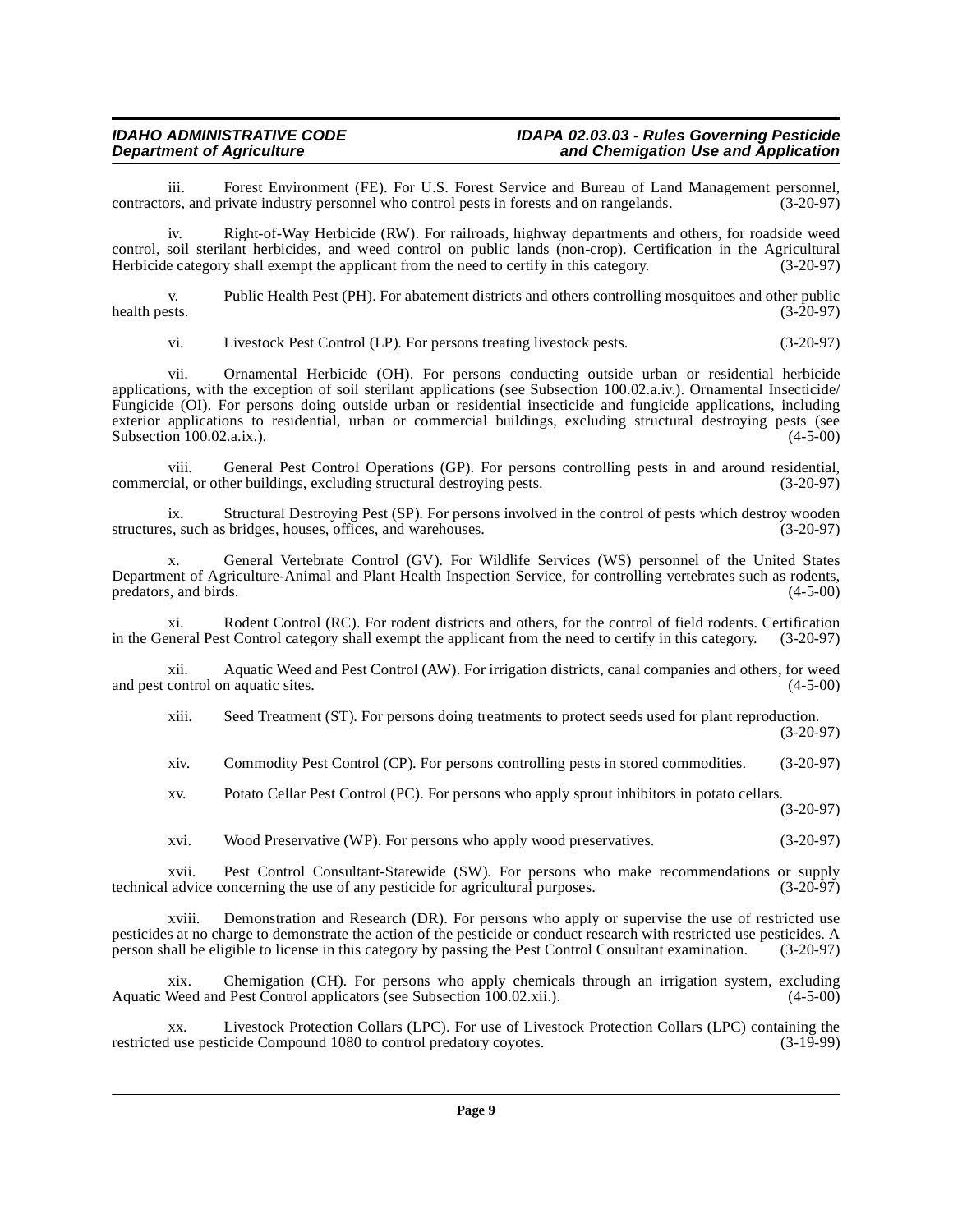b. Pesticide Dealers shall be certified and licensed in any category listed in Subsection 100.02 that to the types of restricted use pesticides sold or distributed. (3-23-98) pertains to the types of restricted use pesticides sold or distributed.

c. Persons with an active license category on June 30, 1996, shall retain said category under the rules which became effective on July 1, 1996, until the expiration of the certification period or suspension of the license by the Department. (3-23-98)

d. Mixer-Loaders. Effective December 31, 1998, mixer-loader licenses issued by the Department shall expire. No person shall act as a mixer-loader for a professional applicator without first obtaining annual training.  $(3 - 23 - 98)$ 

i. Training shall be conducted and certified by the professional applicator who employs the mixerloader. Certification of training shall be on a form prescribed by the Department and must include the signatures of both the mixer-loader and the professional applicator providing the training. (3-23-98)

ii. Training shall include areas relevant to the pesticide mixing and loading operation and instruction on the interpretation of pesticide labels, safety precautions, first aid, compatibility of mixtures, and protection of the environment. (3-23-98) environment. (3-23-98)

iii. Employers of mixer-loaders shall comply with federal and state laws related to hazardous occupations and shall provide and ensure the use of personal protective equipment required in the label directions.

(3-23-98)

<span id="page-9-0"></span>

| 03. | <b>Department Examination Procedures.</b> | $(3-20-97)$ |
|-----|-------------------------------------------|-------------|
|-----|-------------------------------------------|-------------|

a. Examinations shall be administered by a designated agent. (3-20-97)

b. To pass a Department examination, professional applicators and pesticide dealers shall obtain a seventy percent (70%) or higher. (3-23-98) score of seventy percent  $(70%)$  or higher.

c. Payment of examination fees shall be received by the Idaho Department of Agriculture before examination results may be released. (3-20-97)

d. A minimum waiting period shall be required before an applicant may retake an examination: (3-20-97)

- i. One (1) week shall be required for the first failure. (3-20-97)
- ii. Two (2) weeks shall be required for the second failure. (3-20-97)
- <span id="page-9-1"></span>iii. Thirty (30) days shall be required for the third or subsequent failures. (3-20-97)

**04. Licensing Periods And Recertification**. Beginning August 31, 2000, Pesticide Dealer licenses shall expire on August 31, of even numbered years and have a twenty four (24) month duration. A Pesticide Dealer License application form shall accompany each new license or license renewal request. Professional applicator licenses shall be renewed by satisfying the recertification provisions of this section. Licenses belonging to professional applicators with last names beginning with A through L, inclusive, shall expire on the last day of the year in every odd-numbered year, and licenses belonging to professional applicators with last names beginning with M through Z, inclusive, shall expire on the last day of the year in every even-numbered year. Any professional applicator with less than thirteen (13) months in the licensing period shall not be required to obtain recertification credits during the initial licensing period. The recertification period for professional applicators shall be concurrent with their two (2) year licensing period. Recertification requirements may be accomplished by complying with either Subsection 100.04.a. or 100.04.b. (4-5-00)

a. A person shall accumulate recertification credits by attending Department-accredited pesticide instruction seminars.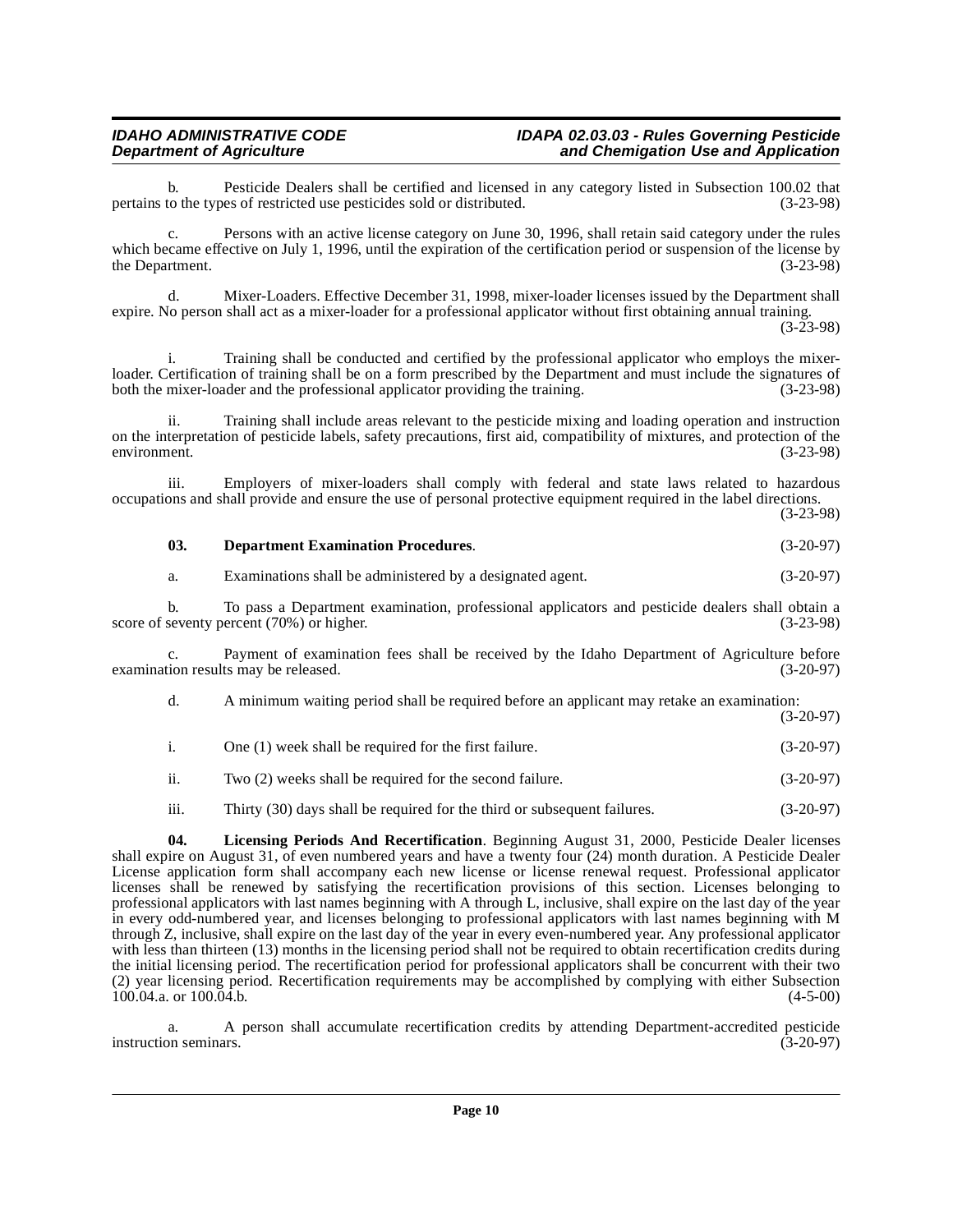i. A minimum of fifteen (15) credits shall be earned by a professional applicator during each ation period. (3-23-98) recertification period.

ii. A completed request for accreditation of a seminar shall be received by the Department not less than thirty (30) days prior to the scheduled seminar. Such a request shall be submitted on a form prescribed by the Department. Under exceptional circumstances, as described in writing by the person requesting accreditation, the thirty (30) day requirement may be waived. (3-20-97) thirty  $(30)$  day requirement may be waived.

iii. Credit will be given only for those parts of seminars that deal with pesticide subjects as listed in Subsection 100.01.b. No credit will be given for training given to persons to prepare them for initial certification.

(3-20-97)

iv. The number of credits assigned in advance for a seminar, or a part of a seminar, shall be tentative, and may be revised by the Department if it is later found that the training does not comply with Subsection 100.04.a.iii. (3-20-97) 100.04.a.iii. (3-20-97)

v. Effective July 1, 1998, a recertification credit shall be based upon one (1) credit for each one (1) hour of instruction, as described in Subsection 100.04.a.iii. Should an applicator's recertification period include credits earned prior to July 1, 1998, those credits based on one hundred fifty (150) minutes of instruction shall be converted to three (3) credits for recertification purposes. (3-23-98)

vi. Verification of attendance at a seminar shall be accomplished by validating the attendee's pesticide license, using a stamp, sticker, or other method approved by the Department. A designated agent shall ensure that such attendance records are properly completed. Verification of attendance must be submitted with the license renewal application. (3-20-97)

vii. If a person has accumulated more than fifteen (15) credits during the recertification period, the redits may not be carried over to the next recertification period. (3-23-98) excess credits may not be carried over to the next recertification period.

viii. Upon earning the recertification credits as described above, a person shall be considered by the Department to be recertified for the next recertification period corresponding with the next issuance of a license. (3-20-97)

b. A person shall pass the Department's recertification examinations for all categories in which a person intends to license.

i. Recertification examinations may be taken by a professional applicator beginning the thirteenth month of the recertification period. (3-23-98)

ii. The examination procedures as outlined in Subsection 100.03 shall be followed. (3-23-98)

iii. In addition to examinations for categories listed under Subsections 100.02.a.ii. through i.x., a person must also pass a Law and Safety recertification examination. (3-23-98) 100.02.a.ix., a person must also pass a Law and Safety recertification examination.

iv. Recertification shall not be achieved by passing an entry-level examination. (3-20-97)

v. Upon passing the recertification examination(s), a person shall be considered by the Department to be recertified for the next recertification period. (3-20-97)

Any person who fails to accumulate the required recertification credits prior to the expiration date of their license shall be required to pass the appropriate recertification examination(s) before being licensed.

(3-20-97)

<span id="page-10-0"></span>**05. Licensed Professional Applicator**. Only a licensed professional applicator shall operate or supervise the operation of commercial application equipment by being present during the time of operation. (3-20-97)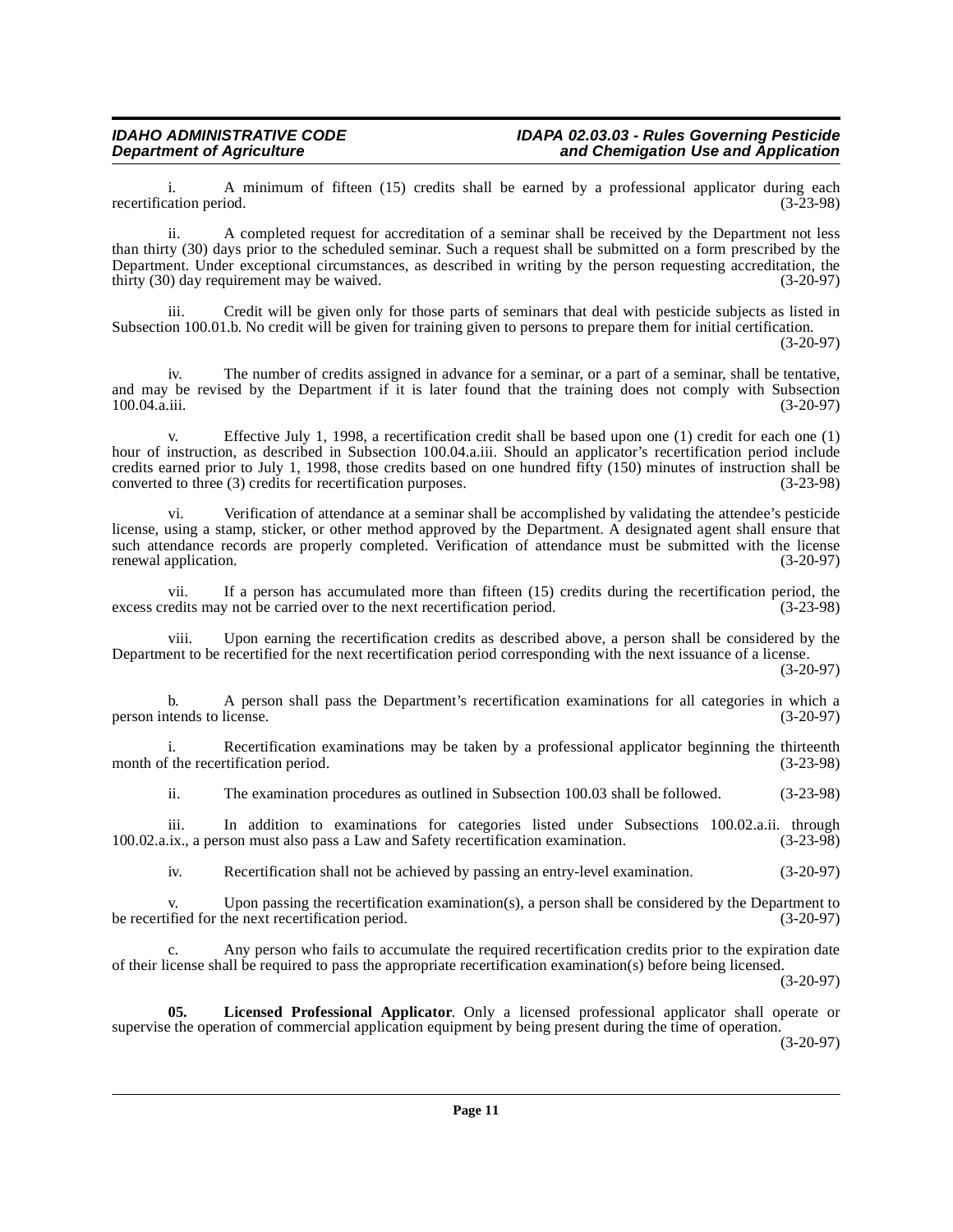<span id="page-11-1"></span>**06. Interim Exemption From Pesticide Dealer Licensing And Recordkeeping**. Until such time as the director promulgates specific rules pertaining to distribution of general use pesticides (GUPs), persons selling only GUPs shall not be required to obtain a pesticide dealer license or maintain distribution records of these products.  $(3-30-01)$ 

### <span id="page-11-3"></span><span id="page-11-0"></span>**101. REGISTRATION AND LICENSING REQUIREMENTS FOR USE OF THE LPC.**

<span id="page-11-2"></span>**01. Registration**. Use restricted to United States Department of Agriculture, Animal and Plant Health Inspection Service, wildlife services (USDA, APHIS, WS) employees, licensing, and recordkeeping requirements for the LPC.  $(3-19-99)$ 

a. Only the USDA, APHIS, WS shall register the LPC. USDA, APHIS, WS shall hereinafter be sthe registrant for the purpose of these rules. (3-19-99) known as the registrant for the purpose of these rules.

b. The LPC shall be transferred only by the registrant and only to professional applicators who are in the LC category and who are current employees of USDA, APHIS, WS. (3-19-99) certified in the LC category and who are current employees of USDA, APHIS, WS.

c. The LPC shall be used only by professional applicators with certification in the LC category who are current employees of the USDA, APHIS, WS. (3-19-99)

Before obtaining certification and licensing, LC applicants shall receive training and demonstrate competency in the areas listed in Subsection 100.01.b.x. and 100.01.b.xi. of these rules and satisfy Section 22-3404,<br>(3-19-99) Idaho Code. (3-19-99)

e. Only the manufacturer or registrant is authorized to fill collars with Compound 1080. Certified onal applicators or any other person shall not fill collars or remove the pesticide from the collars. (4-5-00) professional applicators or any other person shall not fill collars or remove the pesticide from the collars.

### <span id="page-11-4"></span>**02. Use Of The LPC (Compound 1080)**. (3-19-99)

- a. Use of collars shall conform to all applicable federal and state regulations. (3-19-99)
- b. Collars shall be used to take coyotes only. (3-19-99)

c. Warning signs shall be posted at all usual points of entry to the area, including any access roads, or footpath or other walking route that enters the area. When there are no usual points of entry, signs shall be posted in the corners of the area or in any other location affording maximum visibility.

i. The signs shall remain visible and legible throughout the collar use. (3-19-99)

ii. All warning signs shall be posted and inspected once a week by the certified Wildlife Services employee to ensure their continued presence and legibility, and will be removed when all collars are removed and accounted for. (3-19-99) accounted for. (3-19-99)

iii. Warning signs shall be at least fourteen (14) inches by sixteen (16) inches with letters at least one in height. (3-19-99)  $(1)$  inch in height.

iv. All warning signs shall have a background color that contrasts with red. The words "DANGER" and "PELIGRO," plus "PESTICIDES" and "PESTICIDAS," shall be at the top of the sign, and the words "KEEP OUT" and "NO ENTRE" shall be at the bottom of the sign. Letters for all words shall be clearly legible. A circle containing an upraised hand on the left and a stern face on the right shall be near the center of the sign. The inside of the circle shall be red, except that the hand and a large portion of the face shall be in a shade that contrasts with red. The length of the hand shall be at least twice the height of the smallest letters. The length of the face shall be only slightly smaller than the hand. (3-19-99)

v. The name of the pesticide (Compound 1080) and the date collars were placed on the sheep or goats ear on the warning sign. (4-5-00) shall appear on the warning sign.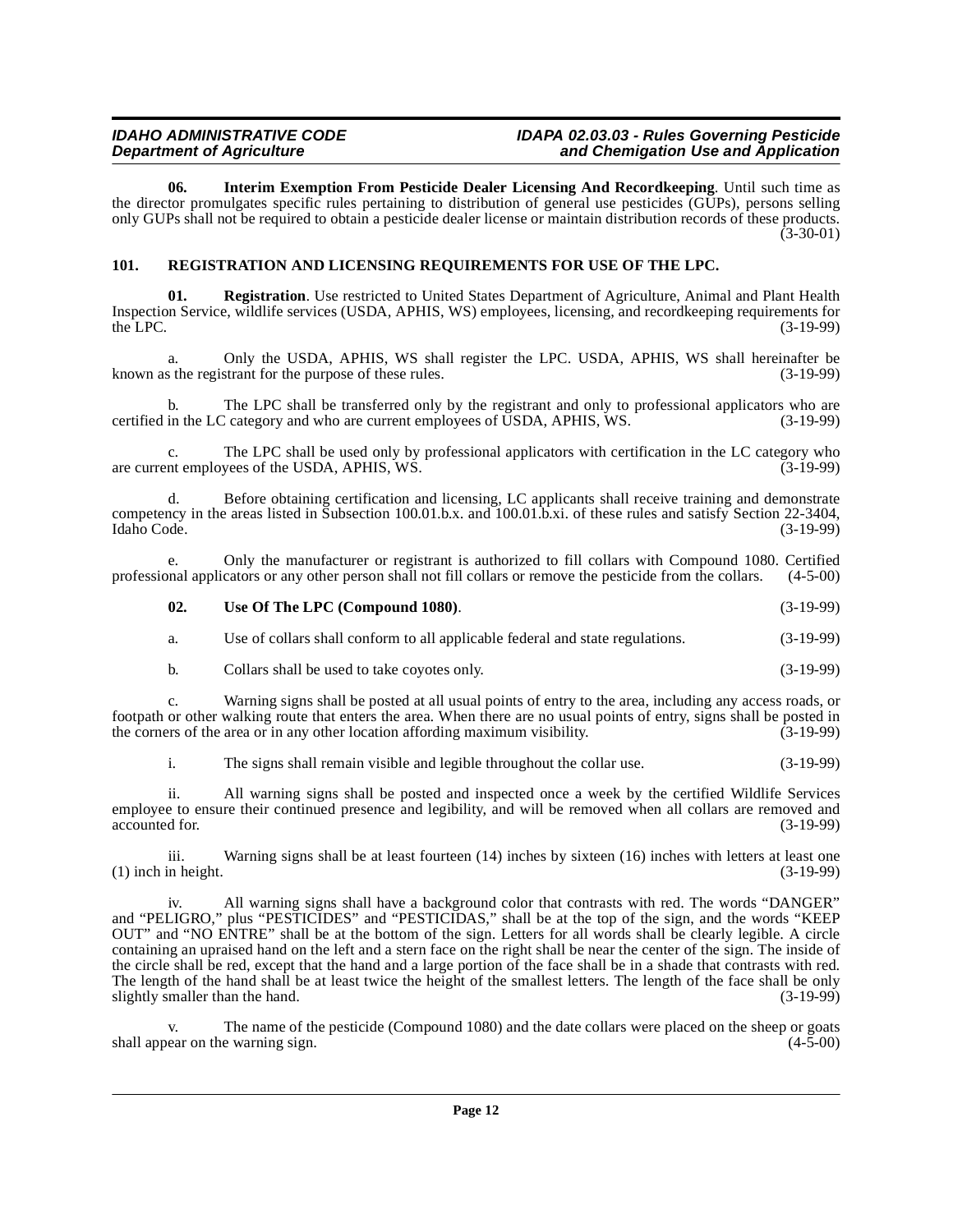d. If a collar is found to have been punctured by a predator attacking a collared animal, a complete and search shall be conducted for the predator that punctured the collar. (3-19-99) intensive search shall be conducted for the predator that punctured the collar.

i. Disposal of punctured or unserviceable collars and contaminated gloves, clothing, vegetation or soil shall be as prescribed by the 1080 LPC label and technical bulletin or through the ISDA pesticide disposal program. Disposal of animal remains shall be in accordance with label directions. (4-5-00) program. Disposal of animal remains shall be in accordance with label directions.

e. Prior to any intended use or application of the LPCs, the professional applicator shall submit to ISDA a written notice of intended use, as prescribed by the ISDA. The notice shall contain the following: (3-19-99)

| The professional applicator's license number issued by the ISDA; | $(3-19-99)$ |
|------------------------------------------------------------------|-------------|
|                                                                  |             |

ii. A list of the names and addresses of the owners or persons in charge of the areas to be treated and a map of the geographic location of such areas; (3-19-99)

| iii. | The approximate size of the area where treatment will take place; | $(3-19-99)$ |
|------|-------------------------------------------------------------------|-------------|
|      |                                                                   |             |

- iv. The intended period of use; and (3-19-99)
- v. The number of collars to be used. (3-19-99)
- f. USDA, APHIS, WS shall accurately keep and maintain the following records and reports: (3-19-99)

| Records of all collars distributed; | $(3-19-99)$ |
|-------------------------------------|-------------|
|                                     |             |

- ii. The name and address of each professional applicator receiving the collars; and (3-19-99)
- iii. The dates and the number of collars received by each professional applicator. (3-19-99)

iv. These records shall be maintained by USDA, APHIS, WS for a period of three (3) years and shall available to the ISDA for inspection, duplication, and verification upon request by the ISDA. (3-19-99) be made available to the ISDA for inspection, duplication, and verification upon request by the ISDA.

g. The professional applicator shall accurately keep and maintain the following records and reports:  $(3-19-99)$ 

i. Any suspected poisoning of humans, threatened or endangered species, domestic animals, or nontarget wild animals shall be reported within seventy-two (72) hours or less to the ISDA and US EPA; (3-19-99)

ii. The name and address of the person on whose property the LPC was used or, if different from the property owner, the same information for the person in charge of the area where the collars will be used; (3-19-99)

iii. A map of the geographic location and size of the area in which the LPCs were used; (3-19-99)

iv. A summary report of the date each individual collar was obtained by the professional applicator, placed on sheep, punctured or ruptured (along with apparent cause), lost or unrecovered, or removed and put in storage, or disposed of through the ISDA Pesticide Disposal Program; (3-19-99)

The species, date, and location of each animal found poisoned or suspected of having been<br>lt of the use of Compound  $1080$  in LPCs; (3-19-99) poisoned as a result of the use of Compound 1080 in LPCs;

vi. The dates and results of each collar inspection; and (3-19-99)

vii. A written description of any complete and intensive search for missing collars or poisoned animals d as specified in these rules. (3-19-99) conducted as specified in these rules.

viii. The records required by this rule shall be maintained by the professional applicator for a period of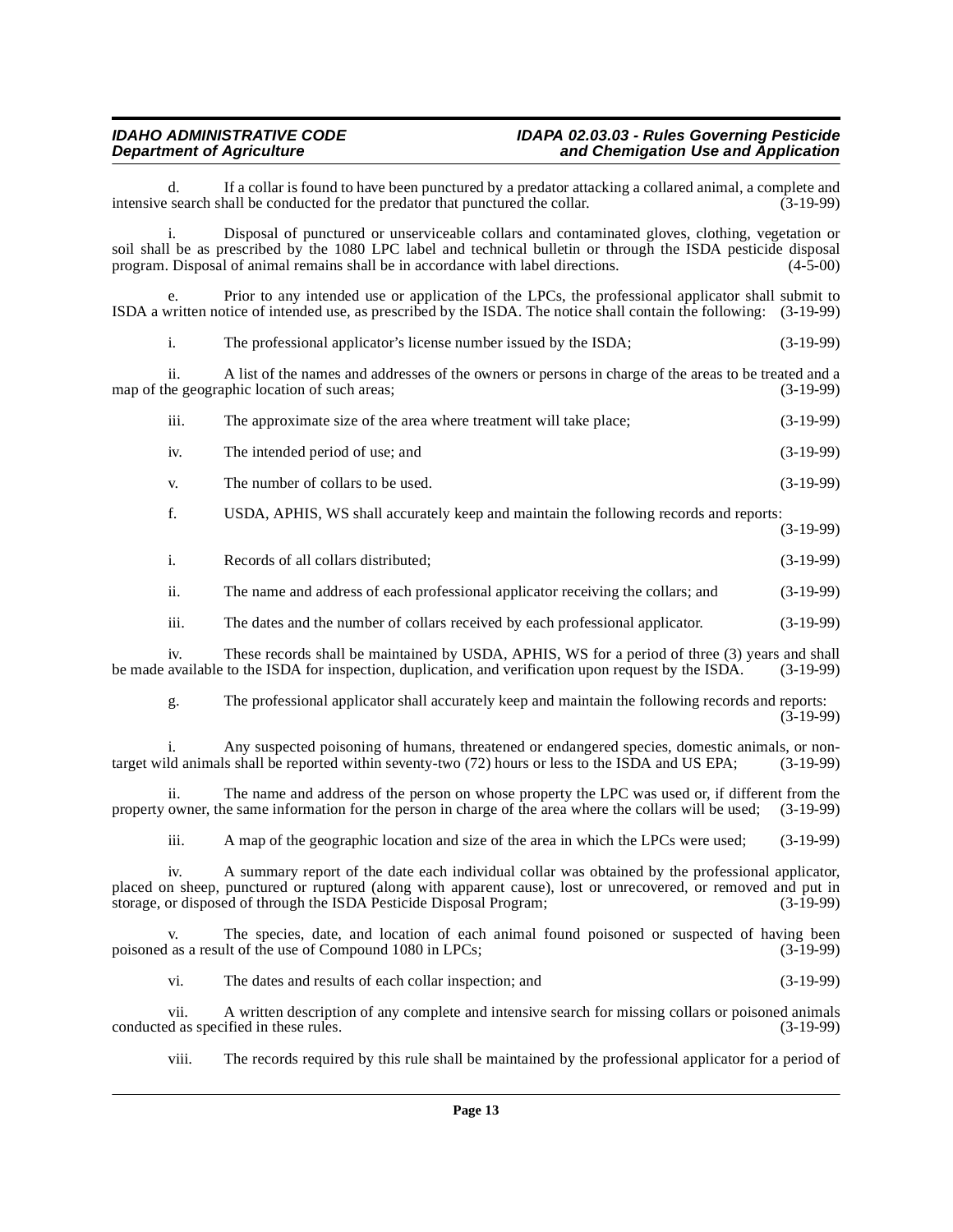three (3) years and shall be made available to the ISDA for inspection, duplication and verification upon request of the ISDA. (3-19-99) the ISDA.  $(3-19-99)$ 

ix. A report of the records required by Subsection 101.02.g. shall be submitted to the ISDA as an ummary report. (4-5-00) annual summary report.

h. Collars shall be used only upon sheep or goats within fenced pastures no larger than two thousand five hundred sixty (2,560) acres (four (4) square miles). Fenced pastures include all pastures that are enclosed by livestock fencing. In addition to wire livestock fences, and other man-made fences, such as rock walls, natural barriers such as escarpments, lakes, or large rivers may be used as fences, as long as they will prevent escape of sheep or goats. Fenced pastures and fences as herein defined shall be referred to elsewhere in this section as "area". Collars shall not be used on unfenced, open range. shall not be used on unfenced, open range.

i. All appropriate alternative control methods must be considered before implementing use of the  $LPC.$  (4-5-00)

j. Each collar in use shall be inspected by the professional applicator once a week to ensure that it is properly positioned and unbroken. An inspection report on a form prescribed by the director shall be forwarded to ISDA following the conclusion of the project. (4-5-00)

i. If any collared animal is not accounted for in any two (2) consecutive checks, a complete and search for the collared animal shall be conducted. (4-5-00) intensive search for the collared animal shall be conducted.

ii. If more than four (4) LPCs are unaccounted for during any thirty (30) day period, WS employees shall remove all LPCs from all animals and terminate their use. Use of collars shall not be resumed until WS employees have provided ISDA with a written protocol defining adequate steps they shall take to prevent any losses of LPCs.  $(4-5-00)$ 

Intact LPCs containing Compound 1080 shall be stored by USDA, APHIS, WS under lock and key in a dry place away from food, feed, domestic animals and corrosive chemicals, and in outbuildings or in outdoor storage areas attached to, but separate from, human living quarters. (4-5-00) storage areas attached to, but separate from, human living quarters.

#### <span id="page-13-8"></span><span id="page-13-0"></span>**102. RESTRICTIONS AND PENALTIES.**

Any person who violated or fails to comply with any provision of these rules, or Title 22, Chapter 34, Idaho Code, shall be subject to one (1) or more of the following actions. (3-19-99) shall be subject to one  $(1)$  or more of the following actions.

<span id="page-13-9"></span>**Revocation, Suspension Or Denial To Issue Or Renew.** Revocation, suspension, or denial to issue or renew the license or certification of an applicant, licensee, or certificate holder in accordance with Title 22, Chapter 34, Idaho Code, Section 22-3409. (3-19-99)

<span id="page-13-3"></span>**Amendment, Suspension, Or Revocation Of The LPC Registration.** Amendment, suspension, or revocation of the LPC registration in accordance with Title 22, Chapter 34, Idaho Code, Section 22-3408.

(3-19-99)

<span id="page-13-5"></span>**03. Imposition Of Civil Penalty**. Imposition of a civil penalty, in accordance with Title 22, Chapter 34, ode, Section 22-3423. Idaho Code, Section 22-3423.

<span id="page-13-6"></span>**04. Initiation Or Pursuit Of Any Other Action**. Initiation or pursuit of any other action of an enforcement nature available through Title 22, Chapter 34, Idaho Code. (3-19-99)

### <span id="page-13-1"></span>**103. -- 149. (RESERVED).**

### <span id="page-13-7"></span><span id="page-13-2"></span>**150. RECORDS REQUIREMENTS.**

<span id="page-13-4"></span>**01. Applicator Records**. Professional applicators shall maintain pesticide application records for three (3) years, ready to be inspected, duplicated, or submitted when requested by the Director. The records shall be maintained in a location designated by the professional applicator.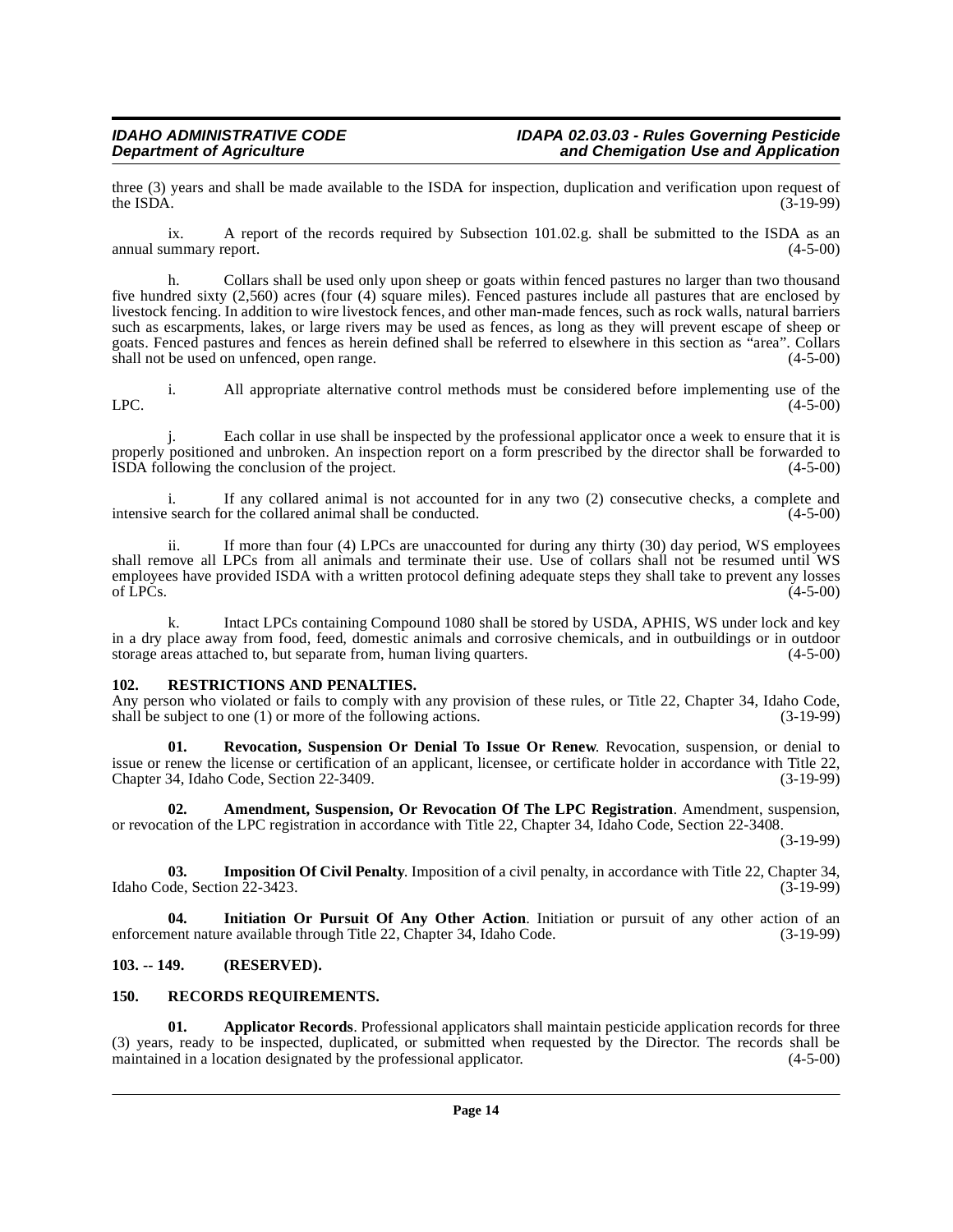<span id="page-14-1"></span>

| 02.            | Record Contents. Such records shall contain:                                                                                                                           | $(3-20-97)$ |
|----------------|------------------------------------------------------------------------------------------------------------------------------------------------------------------------|-------------|
| a.             | The name and address of the owner or operator of each property treated; and                                                                                            | $(3-20-97)$ |
| b.             | The specific crop, animal, or property treated; and                                                                                                                    | $(3-20-97)$ |
| c.             | The location by the address, general legal description (township, range, and section) or latitude/<br>longitude of the specific crop, animal, or property treated; and | $(3-23-98)$ |
| d.             | The size or amount of specific crop, animal, or property treated; and                                                                                                  | $(3-23-98)$ |
| e.             | The trade name or brand name of the pesticide applied; and                                                                                                             | $(3-23-98)$ |
| f.             | The total amount of pesticide applied; and                                                                                                                             | $(3-23-98)$ |
| g.             | The dilution applied or rate of application; and                                                                                                                       | $(3-23-98)$ |
| h.             | The EPA registration number of the pesticide applied; and                                                                                                              | $(3-23-98)$ |
| i.             | The date of application; and                                                                                                                                           | $(3-20-97)$ |
| j.             | The time of day when the pesticide is applied; and                                                                                                                     | $(3-20-97)$ |
| k.             | The approximate wind velocity; and                                                                                                                                     | $(3-20-97)$ |
| 1.             | The approximate wind direction; and                                                                                                                                    | $(3-23-98)$ |
| m.             | The full name of the person recommending the pesticide application; and                                                                                                | $(3-23-98)$ |
| n.             | The full name of the professional applicator applying the pesticide; and                                                                                               | $(3-23-98)$ |
| 0.             | The license number of the professional applicator applying the pesticide; and                                                                                          | $(3-23-98)$ |
| p.             | Worker protection information exchange, if required by the worker protection standard, prior to<br>pesticide application, shall be documented by:                      | $(3-30-01)$ |
| $\mathbf{i}$ . | Date of contact; and                                                                                                                                                   | $(3-23-98)$ |
| ii.            | Time of contact; and                                                                                                                                                   | $(3-23-98)$ |
| iii.           | Name of grower or operator contacted.                                                                                                                                  | $(3-23-98)$ |

**03. Pesticide Dealer Records**. Pesticide dealers shall maintain restricted use pesticide distribution records for three (3) years, ready to be inspected, duplicated, or submitted when requested by the Director. The records shall be maintained in a location designated by the pesticide dealer. (3-30-01) records shall be maintained in a location designated by the pesticide dealer.

<span id="page-14-2"></span><span id="page-14-0"></span>

| -04. | <b>Record Contents.</b> Such records shall contain: | $(3-30-01)$ |
|------|-----------------------------------------------------|-------------|
|------|-----------------------------------------------------|-------------|

a. The name and address of the person purchasing or receiving the restricted use pesticide (RUP); and (3-30-01)

b. The certified applicator name, license number, and expiration date of the license for the person to use the RUP; or (3-30-01) certified to use the RUP; or

c. In the case of distribution of a RUP to another pesticide dealer, the name, license number, and n date of the license of the licensed pesticide dealer. (3-30-01) expiration date of the license of the licensed pesticide dealer.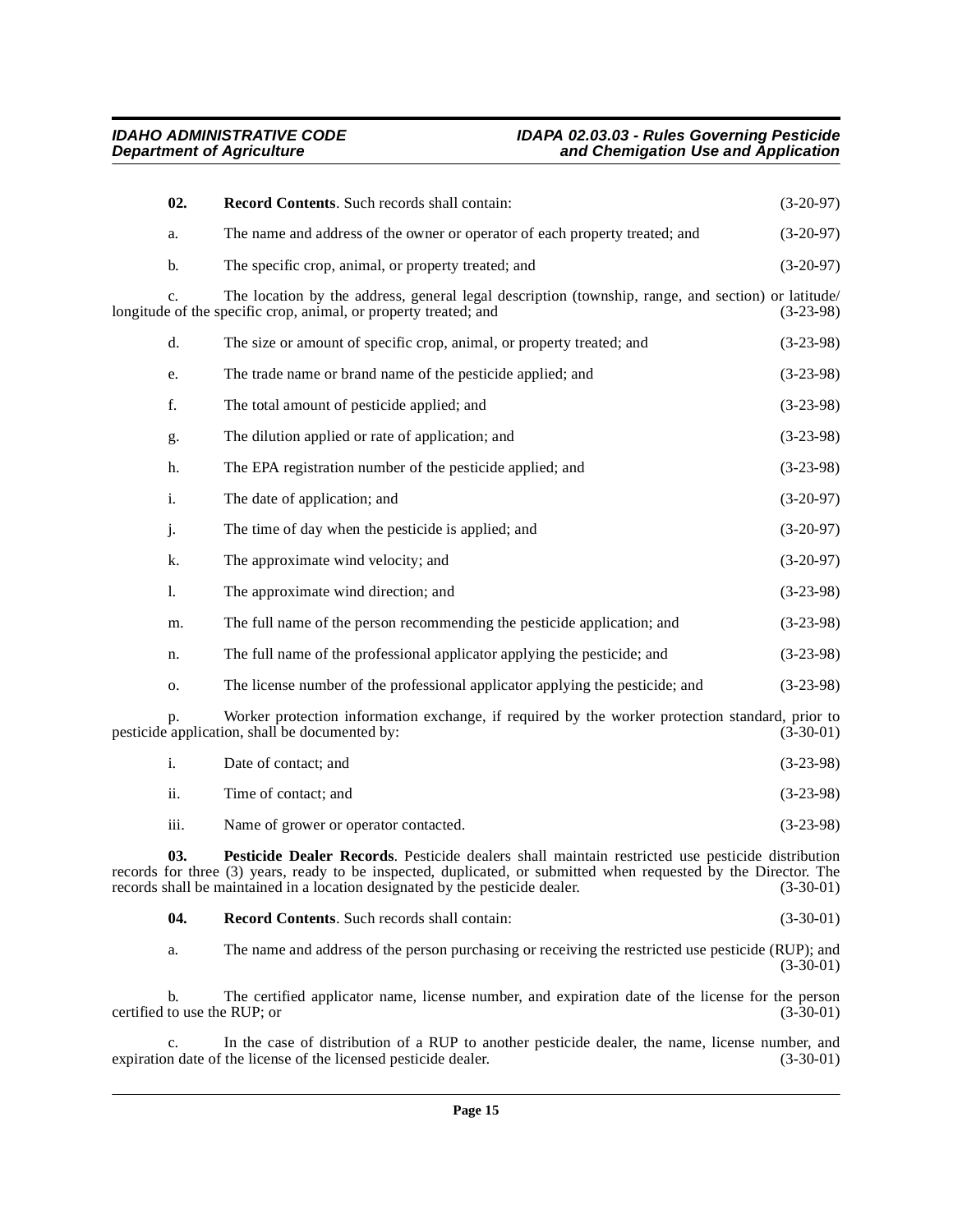d. The brand name and Environmental Protection Agency (EPA) Registration Number for each RUP distributed; and (3-30-01) (3-30-01)

- e. Date of the distribution of each RUP; and (3-30-01)
- f. The quantity and size of each RUP container distributed and the total quantity of RUP distributed;<br>(3-30-01) and  $(3-30-01)$

g. The pesticide dealer's name, address, and pesticide dealer license number distributing the RUP. (3-30-01)

#### <span id="page-15-0"></span>**151. -- 199. (RESERVED).**

<span id="page-15-5"></span><span id="page-15-1"></span>**200. FEES.**

<span id="page-15-8"></span>**01.** Pesticide Registration. On and after July 1, 2001, one hundred forty-five dollars (\$145) per (3-30-01)  $\text{product.}$  (3-30-01)

<span id="page-15-10"></span>**02. Professional Applicator's License**. On and after July 1, 1996, one hundred twenty dollars (\$120) per licensing period of fourteen  $(14)$  months or more, sixty dollars (\$60) per licensing period of thirteen (13) months or less. (3-20-97) or less.  $(3-20-97)$ 

<span id="page-15-7"></span>**03. Pesticide Dealer's License**. Beginning August 31, 2000, one hundred dollars (\$100) per licensing period of fourteen (14) months or more, fifty dollars (\$50) per licensing period of thirteen (13) months or less. Prior to August 31, 2000, fifty dollars (\$50) for an annual license or partial year if the license is issued after August 31,  $(4-5-00)$ 

**04. Private Applicator's License**. A Restricted Use Category, ten dollars (\$10); a Chemigation *t*, twenty dollars (\$20); or thirty dollars (\$30) for both categories. (3-20-97) Category, twenty dollars  $(\$20)$ ; or thirty dollars  $(\$30)$  for both categories.

<span id="page-15-11"></span><span id="page-15-9"></span><span id="page-15-6"></span><span id="page-15-4"></span>**05. Examination Fee Per Examination Category**. Ten dollars (\$10). (3-20-97)

<span id="page-15-2"></span>**201. -- 249. (RESERVED).**

### <span id="page-15-3"></span>**250. FINANCIAL RESPONSIBILITY.**

**01. Proof Of Financial Ability**. A professional applicator's license will not be issued by the Department until an applicant submits written proof of financial responsibility by any of the following methods: (3-20-97)

a. Liability insurance with an insurance company licensed to do business in Idaho and documented on a form approved by the Director; or (3-23-98)

- b. A bond that is approved by the Director; or (3-20-97) c. A cash certificate of deposit in escrow with a bank or trust company; or (3-20-97) d. An annuity; or  $(3-20-97)$
- e. An irrevocable letter of credit. (3-20-97)

f. Any certificate of deposit, annuity, or irrevocable letter of credit must be payable to the Director as trustee and shall remain on file with the Department until it is released, canceled or discharged by the Director. Any certificate of deposit, annuity, or irrevocable letter of credit must maintain a cash value equal to the requirements of Subsection 250.02, less any penalty for early withdrawal. Accrued interest upon a certificate of deposit or annuity shall be payable to the purchaser of the certificate or annuity. (3-20-97) shall be payable to the purchaser of the certificate or annuity.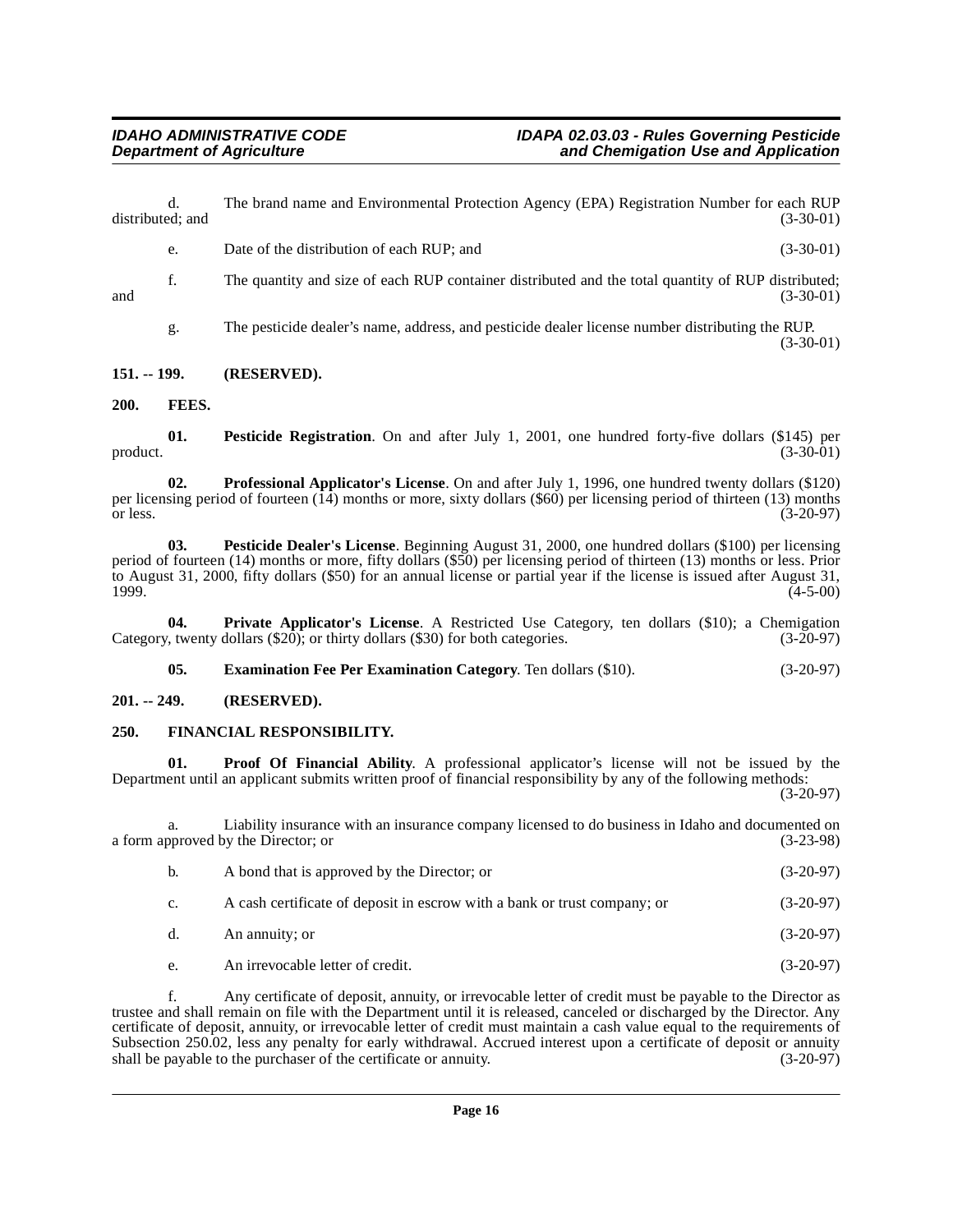Under the provisions of this chapter, an irrevocable letter of credit shall not be acceptable unless it is issued by a national bank in Idaho or by an Idaho state-chartered bank insured by the federal deposit insurance corporation. Under the provisions of this chapter, an annuity shall not be accepted by the Department unless it is issued by an insurance company, bank or other financial institution found acceptable by the Director. (3-20-97)

h. Exclusions. Any exclusion to liability insurance, bond, cash certificate of deposit, annuity or ble letter of credit coverage shall be listed on a form approved by the Director. (3-19-99) irrevocable letter of credit coverage shall be listed on a form approved by the Director.

<span id="page-16-8"></span>**02. Minimum Coverage Required**. (3-20-97)

a. Professional applicators. (3-20-97)

i. Bodily injury - fifty thousand dollars (\$50,000) per person/one hundred thousand dollars (\$100,000) per occurrence. (3-23-98)

ii. Property damage - fifty thousand dollars (\$50,000) per occurrence. (3-23-98)

iii. Maximum deductible - five thousand dollars (\$5,000). (3-23-98)

iv. All new professional applicator licenses issued on or after September 1, 1997, shall require financial responsibility at or exceeding the coverage limits as specified in Subsections 250.02.a.i. and 250.02.a.ii. (3-23-98)

v. In order to maintain an existing professional applicator license the coverage limits specified in<br>ons 250.02.a.i. and 250.02.a.ii. shall be met or exceeded on or before December 31, 1998. (3-23-98) Subsections 250.02.a.i. and 250.02.a.ii. shall be met or exceeded on or before December 31, 1998.

<span id="page-16-10"></span>**03. Target Property Not Required To Be Covered**. The immediate property being treated is not to be covered as prescribed in Subsection 250.02.ii. (3-19-99) required to be covered as prescribed in Subsection 250.02.ii.

<span id="page-16-4"></span>**04. Cancellation Or Reduction**. The Department shall be notified by the applicator in writing tely after cancellation or reduction of the financial coverage. (3-23-98) immediately after cancellation or reduction of the financial coverage.

<span id="page-16-5"></span>**05. Coverage Waived**. Coverage waivers which have been issued prior to September 1, 1997, shall n effect until the first license expiration date subsequent to September 1, 1997. (3-23-98) remain in effect until the first license expiration date subsequent to September 1, 1997.

#### <span id="page-16-0"></span>**251. -- 299. (RESERVED).**

#### <span id="page-16-6"></span><span id="page-16-1"></span>**300. DEVIATIONS FROM PESTICIDE LABELS AND LABELING.**

Any licensed professional or private applicator may deviate from pesticide label directions for use only as EPA or state laws, rules, and regulations permit. (3-20-97)

<span id="page-16-2"></span>**301. -- 309. (RESERVED).**

### <span id="page-16-7"></span><span id="page-16-3"></span>**310. LOW-FLYING PROHIBITIONS.**

**01. Low-Flying Prohibitions**. Aircraft pilots during spray operations are prohibited from turning or low-flying: (3-20-97)

Over cities, towns, schools, hospitals and densely populated areas unless the pilot obtains an agreement in writing for pesticide applications from the authorized agent for the city, town, school, hospital, or densely populated area in question; or (3-23-98)

b. Directly over an occupied structure without prior notification by some effective means such as daily ers. radio, television, telephone, or door-to-door notice. (3-23-98) newspapers, radio, television, telephone, or door-to-door notice.

<span id="page-16-9"></span>**02. Restriction**. The low-flying restrictions listed in Subsection 310.01 shall only pertain to persons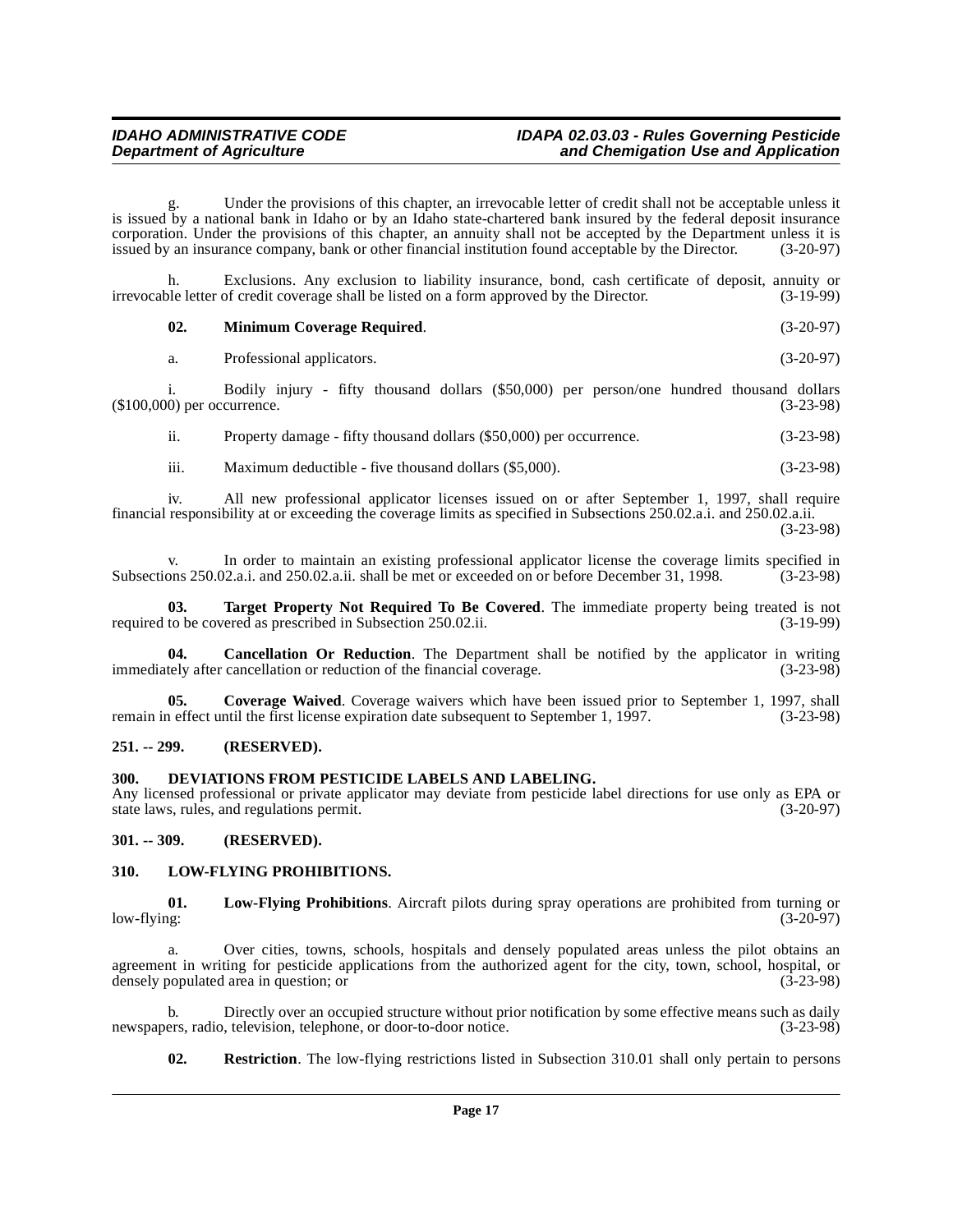other than those persons whose property is to be treated. (3-20-97)

#### <span id="page-17-0"></span>**311. -- 319. (RESERVED).**

#### <span id="page-17-21"></span><span id="page-17-1"></span>**320. WIND VELOCITY RESTRICTIONS.**

**01. Restrictions**. No person shall apply any pesticide in sustained wind conditions exceeding ten (10) miles per hour or in wind conditions exceeding product label directions, except as provided in Subsection 320.04.

 $(4-5-00)$ 

<span id="page-17-13"></span>**02. Exceptions**. Application of pesticides by injection into application site or by impregnated granules made according to label directions. (3-23-98) shall be made according to label directions.

<span id="page-17-9"></span>**03. Approval For Use Of Other Application Techniques**. Other pesticide application techniques or methods may be approved by the Director or his agent on a case-by-case basis.  $(3-23-98)$ 

<span id="page-17-12"></span>**04.** Chemigation Wind Speed Precautions. Chemicals shall not be applied when wind speed favors ond the area intended for treatment or when chemical distribution is adversely affected.  $(4-5-00)$ drift beyond the area intended for treatment or when chemical distribution is adversely affected.

#### <span id="page-17-11"></span><span id="page-17-2"></span>**321. CHANGE OF LICENSE STATUS.**

**01. Change Notification**. Any person who is licensed by this act shall immediately notify the Director, in writing, of any change of status of any person or agent so named, or of any change in the business name, organization, or any other information shown in the licensing application. (3-20-97) organization, or any other information shown in the licensing application.

<span id="page-17-20"></span><span id="page-17-16"></span><span id="page-17-10"></span>**02. Transferable**. Licenses are not transferable. (3-23-98)

#### <span id="page-17-3"></span>**322. (RESERVED).**

#### <span id="page-17-4"></span>**323. PESTICIDE-FERTILIZER MIX RESTRICTIONS.**

No person shall distribute, sell, offer for sale, or hold for sale any dry pesticide incorporated in a dry blended bulk fertilizer mix. (3-20-97)

#### <span id="page-17-14"></span><span id="page-17-5"></span>**324. EXPERIMENTAL PERMITS.**

Any person who wishes to obtain an experimental permit to accumulate information necessary to register a pesticide for a special local need under Section 22-3402(5), Idaho Code, shall file an application with the Department which  $\text{contains:}$  (3-20-97)

- <span id="page-17-15"></span>**01.** Name. The company name. (3-20-97)
- <span id="page-17-8"></span>**02.** Applicant. The name, address, and telephone number of the applicant. (3-20-97)
- <span id="page-17-18"></span>**03.** Shipment. The proposed date of shipment or proposed shipping period not to exceed one (1) year. (3-20-97)
- <span id="page-17-6"></span>**04.** Active Ingredient. A statement listing the active ingredient. (3-20-97)
- <span id="page-17-19"></span><span id="page-17-17"></span><span id="page-17-7"></span>**05.** Quantity Statement. A statement of the approximate quantity to be tested.  $(3-20-97)$

**06.** Acute Toxicity. Available data or information or reference to available data on the acute toxicity of cide. (3-20-97) the pesticide.

**07. Statement Of Scope**. A statement of the scope of the proposed experimental program, including the type of pests or organisms involved, the crops and animals for which the pesticide is to be used, the areas where the applicant proposes to conduct the program, and when requested by the Director, the results of previous tests.

(3-20-97)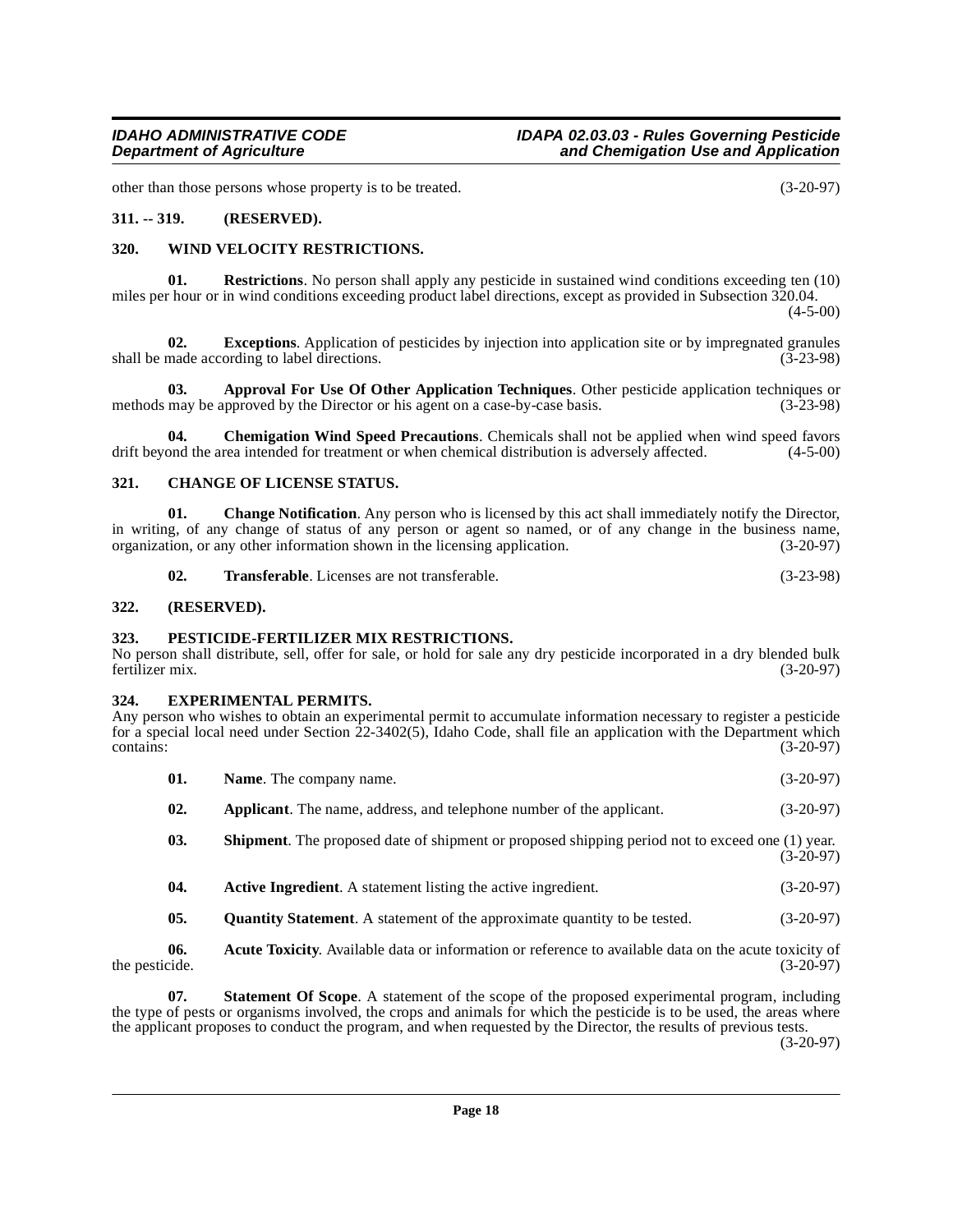# **IDAHO ADMINISTRATIVE CODE IDAPA 02.03.03 - Rules Governing Pesticide**<br>Department of Agriculture **interpret in the and Chemigation Use and Application**

**08. Temporary Tolerance**. When the pesticide is to be used on food or feed, a temporary tolerance must be obtained from the EPA or evidence that the proposed experiment will not result in injury to humans or animals, or illegal residues entering the food chain. (3-20-97) animals, or illegal residues entering the food chain.

<span id="page-18-14"></span><span id="page-18-8"></span>**09.** Proposed Labeling. Proposed labeling which must bear: (3-20-97)

a. The prominent statement "For Experimental Use Only" on the container label and any labeling that nies the product. (3-20-97) accompanies the product.

b. An adequate caution or warning statement to protect those who may handle or be exposed to the ental formulation. (3-20-97) experimental formulation.

| C. | The name and address of the applicant for the permit. | $(3-20-97)$ |
|----|-------------------------------------------------------|-------------|
|    | The name or designation of the formulation.           | $(3-20-97)$ |

<span id="page-18-10"></span>e. Directions for use. (3-20-97)

f. A statement listing the name and percentage of each active ingredient and the total percentage of inert ingredients.

**10. Quantity Limit**. The Director may limit the quantity of pesticide covered by the permit or make such other limitations as he may determine to be necessary for the protection of humans or the environment.

(3-20-97)

<span id="page-18-5"></span>**11. Experimental Use**. A pesticide for experimental use shall not be offered for sale unless a written as been obtained from the Director. (3-20-97) permit has been obtained from the Director.

#### <span id="page-18-0"></span>**325. -- 399. (RESERVED).**

### <span id="page-18-11"></span><span id="page-18-1"></span>**400. RESTRICTIONS TO PROTECT POLLINATORS.**

<span id="page-18-4"></span>**01. Bee Restrictions**. Any pesticide that is toxic to bees shall not be applied to any agricultural crop when such crop is in bloom or when bees are actively foraging on blooming weeds in the crop being sprayed except during the period beginning three (3) hours before sunset until three (3) hours after sunrise. (3-30-01) during the period beginning three  $(3)$  hours before sunset until three  $(3)$  hours after sunrise.

<span id="page-18-6"></span>Green Pea Exception. In the counties of Benewah, Bonner, Boundary, Clearwater, Idaho, Kootenai, Latah, Lewis, Nez Perce, and Shoshone: Green (white) pea crops may be sprayed or dusted at any time.

(3-20-97)

<span id="page-18-7"></span>**03. Other Exceptions**. Pesticides may be applied at any time to sweet corn for processing, hops, and beans other than lima beans, subject to all other applicable regulations. (3-20-97) potatoes, and beans other than lima beans, subject to all other applicable regulations.

### <span id="page-18-2"></span>**401. -- 449. (RESERVED).**

### <span id="page-18-13"></span><span id="page-18-3"></span>**450. STORAGE OF PESTICIDE CONTAINERS.**

<span id="page-18-9"></span>**01. Protecting Humans And Environment**. No person shall handle, transport, display, or distribute pesticides in such a manner as to endanger humans and their environment, or to contaminate food, feed, or any other<br>product that may be transported, stored, displayed, or distributed with such pesticides. (3-20-97) product that may be transported, stored, displayed, or distributed with such pesticides.

<span id="page-18-12"></span>**02. Storage By Professional Applicators Or Pesticide Dealers**. Storage of pesticide containers by professional applicators and pesticide dealers:

a. Empty or partially full pesticide containers which contain Class 1 - highly toxic pesticides (LD50 of 50 or below) and which require the skull and crossbones insignia and the words "Danger - Poison" on the label; and Class 2 (moderately toxic) pesticides (LD50 - 500) which carry a "Warning" statement on the label; and Class 3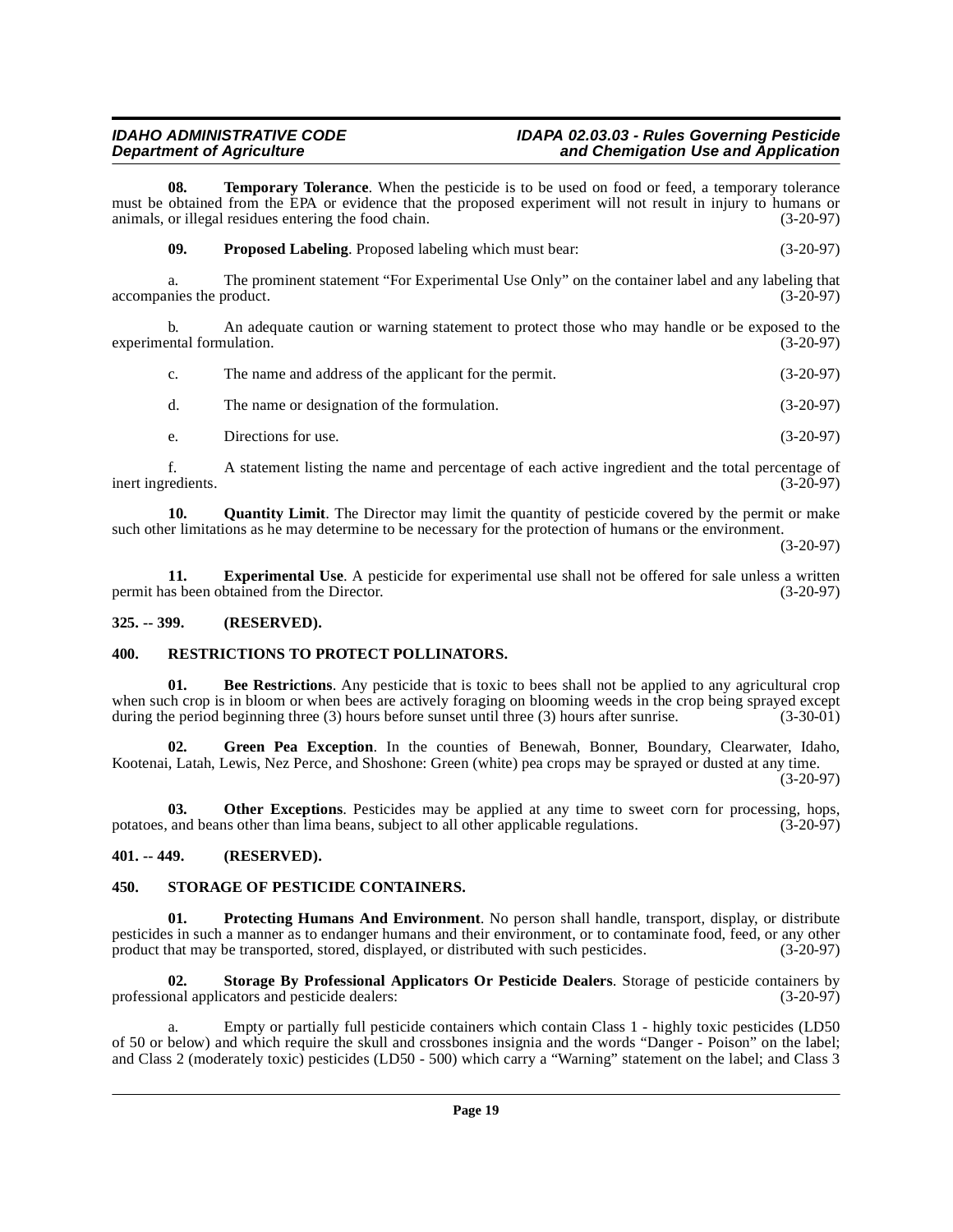(slightly toxic) pesticides (LD50 of 500-5000) and which carry a "Caution" statement on the label, shall be stored in one of the following enclosures which when unattended shall be locked to prevent unauthorized persons, livestock or<br>(3-20-97) (3-20-97) animals from gaining entry:

| <sup>i</sup> . | Closed vehicle;                                      | $(3-20-97)$ |
|----------------|------------------------------------------------------|-------------|
| ii.            | Closed trailer;                                      | $(3-20-97)$ |
| iii.           | Building or room;                                    | $(3-20-97)$ |
| iv.            | Fenced area with a fence at least six (6) feet high; | $(3-20-97)$ |

v. Truck or trailer with solid sideracks and secured tailgate at least six (6) feet above ground level. (3-20-97)

b. Empty or partially full pesticide containers which contain Class 4 pesticides (LD50 over 5000) stored in secured storage out of the reach of children in one of the above enclosures. (3-20-97) shall be stored in secured storage out of the reach of children in one of the above enclosures.

c. Warning notices, visible from any direction, shall be posted around all storage areas where partially full or empty containers which hold or have held pesticides required to be labeled with the signal words "Warning" or "Danger - Poison" are stored. Each warning notice shall be of such size that it is readable at a distance of twenty-five (25) feet and be substantially as follows:

### **"D A N G E R"**

#### **"POISON STORAGE AREA ALL UNAUTHORIZED PERSONS KEEP OUT"**

The notice shall be repeated in an appropriate language other than English when it may be reasonably anticipated that persons who do not understand the English language will come to the enclosure. The notice shall also contain the name and telephone number of a person to contact in case of an emergency. (3-20-97)

<span id="page-19-3"></span>**03. Exceptions**. The provisions of Subsection 450.02 shall not apply to drums of petroleum oils, lime sulfur, and copper sulfate. (3-20-97)

<span id="page-19-2"></span>**04. Disposal**. Any person applying pesticides shall be responsible for the proper disposal of such empty containers. (3-20-97)

### <span id="page-19-0"></span>**451. -- 499. (RESERVED).**

#### <span id="page-19-5"></span><span id="page-19-1"></span>**500. NON-DOMESTIC PESTICIDES.**

**01. Home And Garden Restrictions**. The following listed pesticides shall not be sold to home and garden users, nor shall they be applied by professional applicators around any home or garden. These pesticides shall be registered only when labeled, distributed, sold or held for sale and use other than home and garden use. (3-20-97)

<span id="page-19-4"></span>

| a. | Bidrin (Foliar applications).                         | $(3-20-97)$ |
|----|-------------------------------------------------------|-------------|
| b. | Disyston (two point one percent $(2.1\%)$ and above). | $(3-20-97)$ |
| c. | Guthion (fifteen percent (15%) and above).            | $(3-20-97)$ |
| d. | Strychnine (one percent $(1%)$ and above).            | $(3-20-97)$ |
|    |                                                       |             |

e. Zinc Phosphide (two point one percent (2.1%) and above). (3-20-97)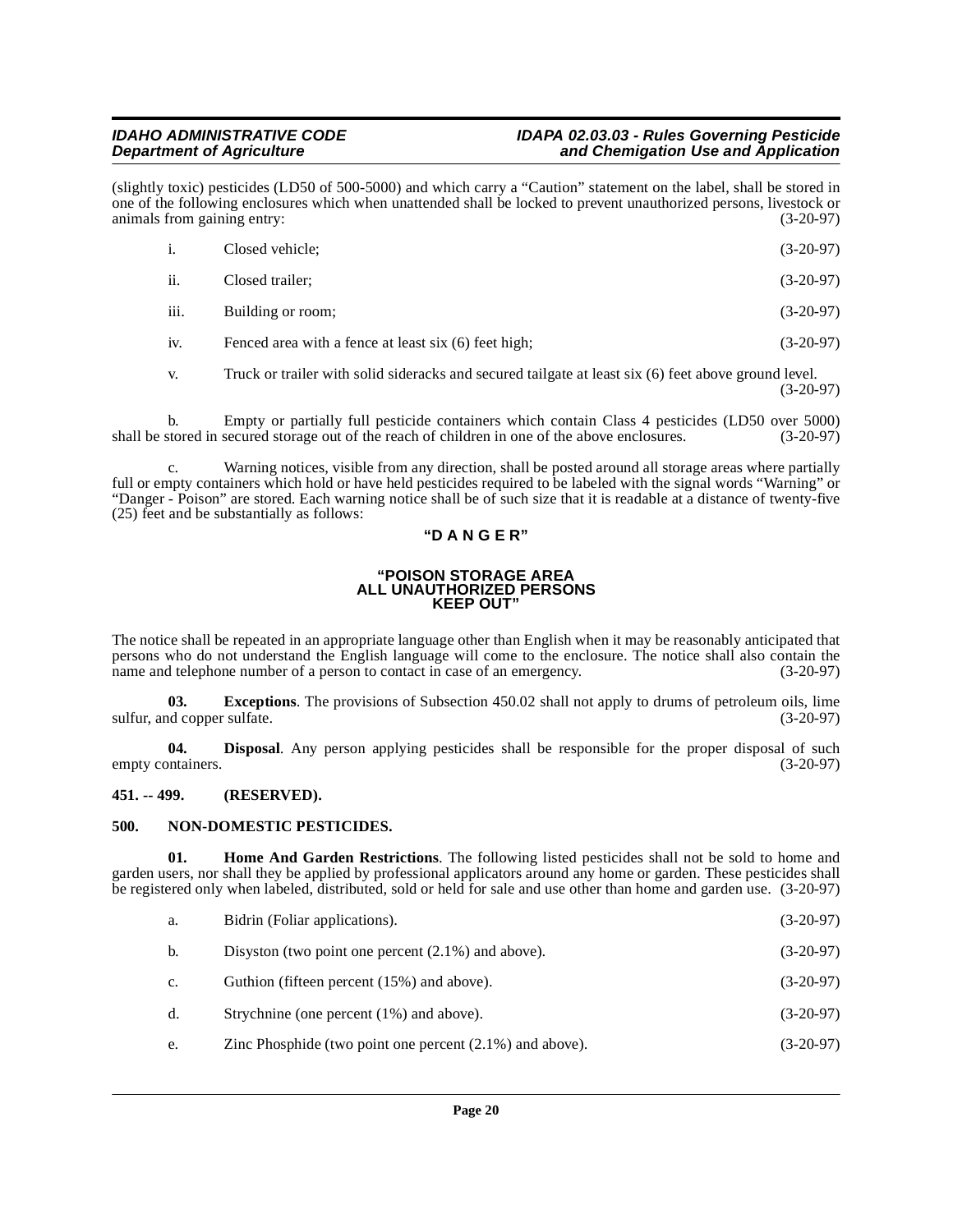<span id="page-20-4"></span>f. All high volatile liquid ester formulations of 2,4-D. (3-20-97)

**02. Ester Restriction**. Low volatile liquid ester formulations of 2,4-D; 2,4-DP; MCPA and MCPB shall not be applied around any home or garden between May 1 and October 1 of any year or at any time when air temperature exceeds eighty (80) degrees Fahrenheit. (3-20-97)

#### <span id="page-20-0"></span>**501. -- 549. (RESERVED).**

#### <span id="page-20-9"></span><span id="page-20-1"></span>**550. PHENOXY HERBICIDE RESTRICTIONS.**

**01. High Volatile Ester Restrictions**. No aircraft pilot shall apply high volatile ester formulations of (3-20-97) 2,4-D: (3-20-97)

<span id="page-20-6"></span>a. In Latah, Nez Perce, and Clearwater Counties in Idaho; or (3-20-97)

<span id="page-20-7"></span>b. Within five (5) miles of a susceptible crop or hazard area in any other county in Idaho. (3-20-97)

 c. Waiver of the restriction is Subsections 550.01.a. and 550.01.b. may be issued on a project-byproject basis by the Director. (3-20-97)

**02.** Low Volatile Ester Restrictions. No aircraft pilot shall apply low volatile ester formulations of ICPA and MCPB: (3-20-97) 2,4-D; MCPA and MCPB:

a. In Latah, Nez Perce, and Clearwater Counties in Idaho, unless ambient air temperatures are not above or expected to exceed eighty-five (85) degrees fahrenheit within twenty-four (24) hours of the expected application time, or

b. Within one (1) mile of a hazard area in any other county in Idaho. (3-20-97)

c. Waiver of the restriction in Subsection 550.02.a. may be issued on a project-by-project basis by the Director. (3-20-97)

**03. Hazard Area**. Aircraft pilots shall maintain the following spray distances from hazard areas when applying amine or acid formulations of 2,4-D; MCPA; MCPB; and Dicamba:

<span id="page-20-5"></span>

| <b>Mean Sustained Wind Velocity</b> | <b>Downwind</b> | <b>Upwind</b> |
|-------------------------------------|-----------------|---------------|
| $0-3$ MPH                           | $1/2$ mile      | 600 feet      |
| 4-7 MPH                             | 1 mile          | 200 feet      |
| 8-10 MPH                            | 1 mile          | 50 feet       |
| Over 10 MPH                         | Do not apply    | Do not apply  |

(3-23-98)

<span id="page-20-3"></span>**04. Airflow And Temperature Inversion Indicators**. A continuous smoke column or other device satisfactory to the Director shall be employed to indicate to the pilot of any aircraft the direction and velocity of the airflow, and indicate a temperature inversion by layering of smoke, at the time and place of application when applying any formulation of 2,4-D; MCPA; MCPB and Dicamba. (3-20-97)

<span id="page-20-8"></span>**05.** Other Spraying Equipment. If any aerial applicator wishes to use spraying equipment other than the equipment specified, such equipment must be approved by the Director prior to use. (3-20-97)

#### <span id="page-20-2"></span>**551. -- 599. (RESERVED).**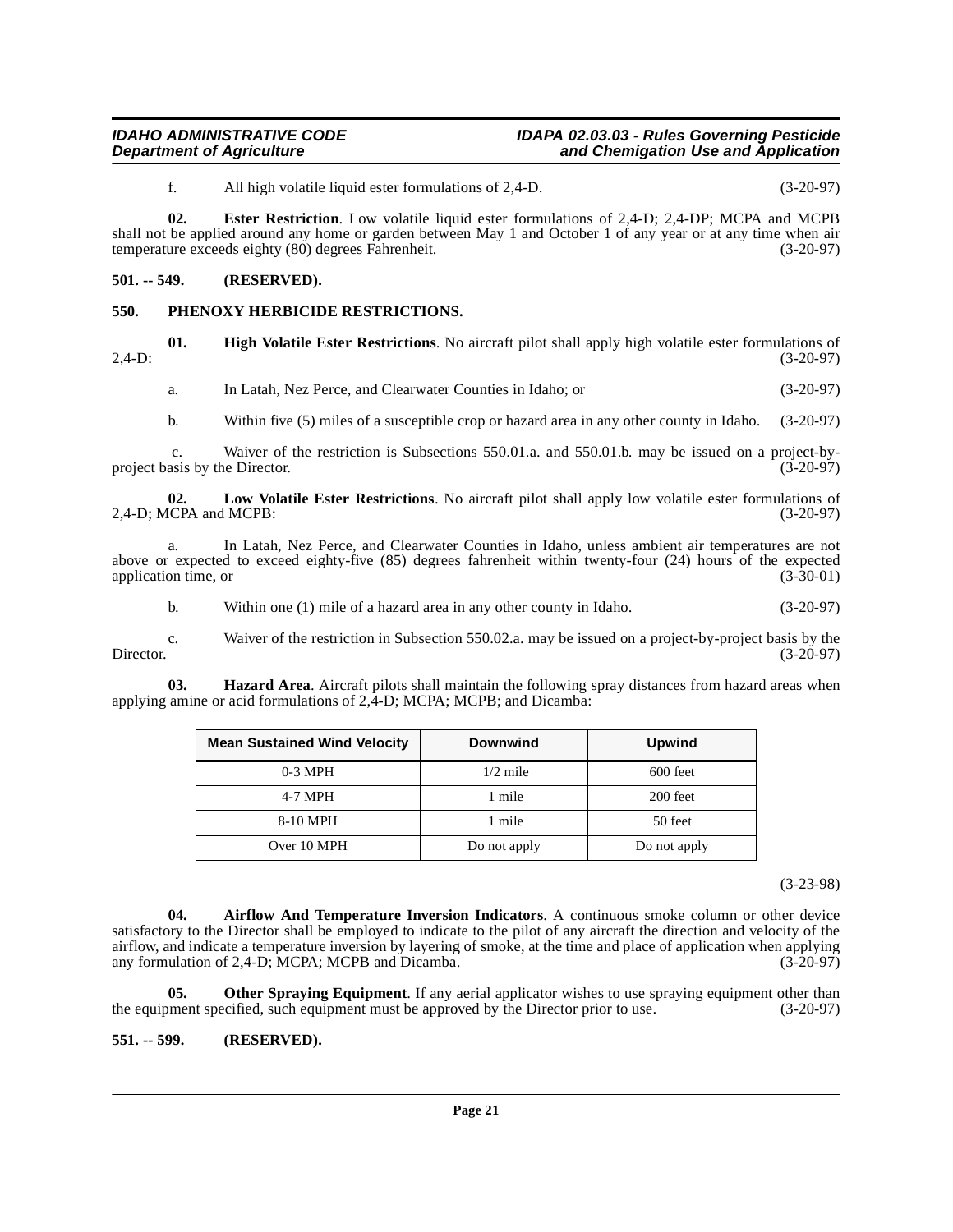#### <span id="page-21-5"></span><span id="page-21-0"></span>**600. APPLICATION NEAR HAZARD AREAS.**

An aircraft pilot shall not apply any pesticide within one-half  $(1/2)$  mile of a hazard area unless there is air movement away from the hazard area.  $(3-20-97)$ away from the hazard area.

#### <span id="page-21-7"></span><span id="page-21-1"></span>**601. MICROENCAPSULATED METHYL PARATHION RESTRICTION.**

An aircraft pilot shall not apply microencapsulated methyl parathion within one-half (1/2) mile of any canyon breaks or the perimeter thereof, of the Clearwater-Snake River drainage within the boundaries of Latah, Lewis, Clearwater, and Nez Perce Counties in Idaho. (3-20-97)

#### <span id="page-21-2"></span>**602. -- 799. (RESERVED).**

#### <span id="page-21-9"></span><span id="page-21-3"></span>**800. PESTICIDE USE ON ALFALFA SEED, CARROT SEED, ONION SEED, RADISH SEED, AND CLOVER SEED.**

<span id="page-21-8"></span>**01. Nonfood And Nonfeed Site Conditions**. For purposes of pesticide registration, all alfalfa seed, carrot seed, onion seed, radish seed, and clover seed crop fields are considered nonfood and nonfeed sites for pesticide use and the following conditions shall be met:

a. No portion of the seed alfalfa, carrot seed, onion seed, radish seed, or seed clover plant, including but not limited to seed screenings, green chop, hay, chaff, combine tailings, pellets, meal, whole seed and cracked seed, may be grazed, used, or distributed for food or feed purposes.

b. The seed conditioner shall keep records of individual growers' alfalfa, carrot, onion, radish, and clover seed dirt weight and clean weight for three (3) years and shall furnish the records to the Director forthwith upon request.  $(4-5-00)$ 

c. All seed screenings shall be disposed of at a sanitary landfill, incinerator, or other equivalent site or by a procedure approved by the Director. (3-23-98) disposal site or by a procedure approved by the Director.

d. The seed conditioner shall keep seed screening disposal records for three (3) years from the date of disposal and shall furnish the records to the Director forthwith, upon request. Disposal records shall consist of documentation from the disposal site and shall show the total weight of disposed screenings and the date of disposal. (3-20-97)

e. All alfalfa, carrot, onion, radish, or clover seed grown or conditioned in this state shall bear a tag or container label which forbids the use of the seed for human consumption or animal feed.

f. No alfalfa, carrot, onion, radish, or clover seed grown or conditioned in this state shall be distributed for human consumption or animal feed.

g. All portions of the seed alfalfa, seed carrot, seed onion, seed radish, or seed clover plant, including but not limited to seed screenings, pellets, meal, whole seed and cracked seed may be composted. All composted material may be applied to agricultural crop land as approved by the Director. (4-5-00)

<span id="page-21-6"></span>**02. Exemption**. Alfalfa seed grown for human consumption shall be exempt from the requirements of on 800.01 provided: (3-20-97) Subsection 800.01 provided:

a. All pesticides used are labeled for use on alfalfa, and have established residue tolerances which allow food or feed use; and

b. All producers maintain for three (3) years complete records of all pesticides applied as specified in Pesticide Use and Application Rules Subsection 150.02. These records shall be ready to be inspected, duplicated, or submitted when requested by the Director. (3-20-97)

### <span id="page-21-4"></span>**801. -- 849. (RESERVED).**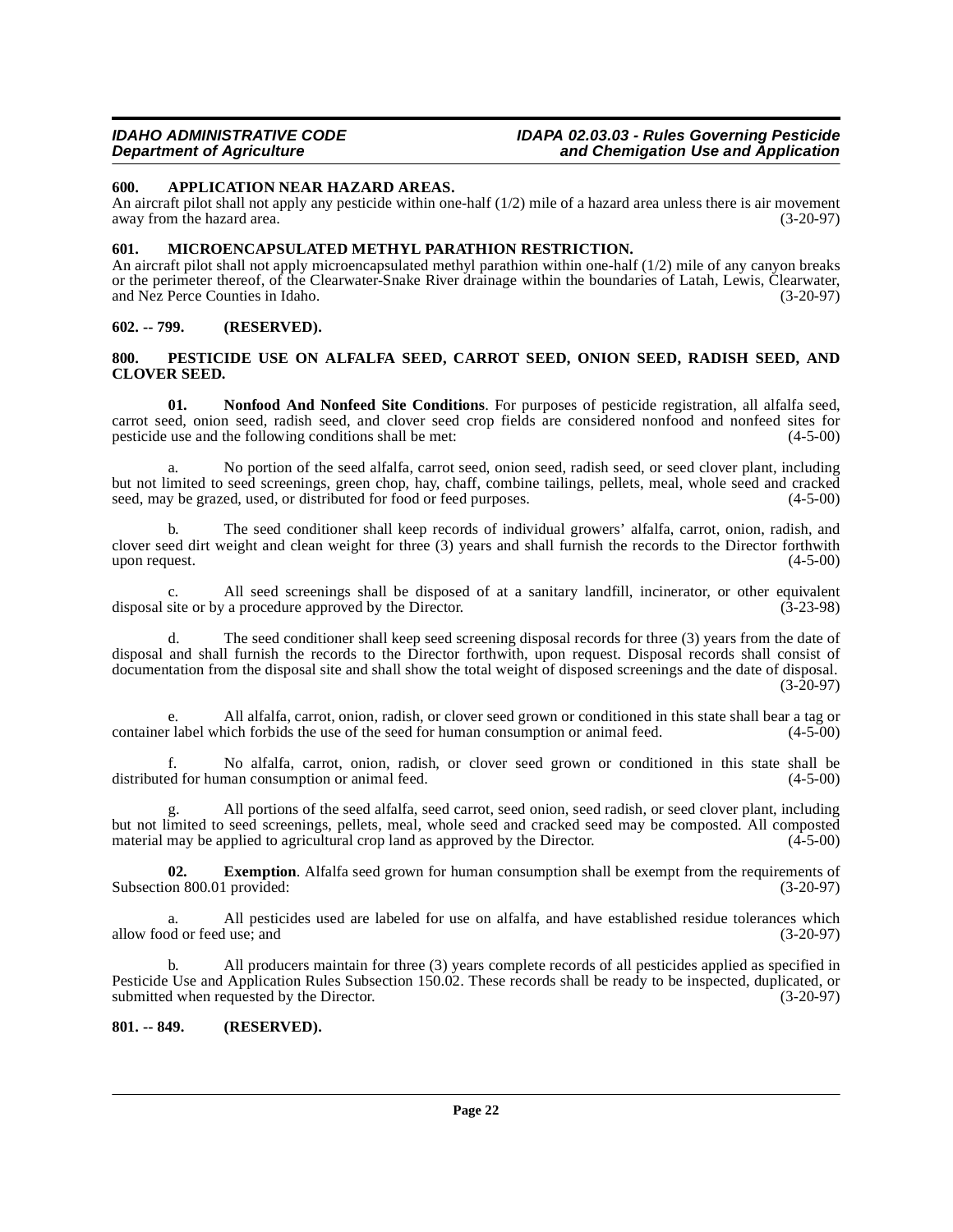#### <span id="page-22-5"></span><span id="page-22-0"></span>**850. UNUSABLE PESTICIDES COLLECTION AND DISPOSAL.**

<span id="page-22-1"></span>**01. Authority**. The Director of the Idaho Department of Agriculture or designated agent may, if deemed necessary for the protection of the environment, take possession and dispose of canceled, suspended, or otherwise unusable pesticides. (3-20-97)

**02.** Participant Transfer Of Product Ownership. Persons interested in transferring the ownership of sable pesticide products to the Department shall: (3-20-97) their unusable pesticide products to the Department shall:

<span id="page-22-4"></span>a. Preregister the product on a form prescribed by the Department. (3-20-97)

b. Follow all applicable United States Department of Transportation regulations in the handling, securing and transporting of their products. (3-20-97) loading, securing and transporting of their products.

c. Over-pack all torn or leaky containers to prevent a release of product into the environment during transport. (3-20-97) transport. (3-20-97)

d. Sign a release, transferring the ownership of the product to the Department. (3-20-97)

<span id="page-22-3"></span>e. Comply with all applicable federal, state and local laws, regulations and ordinances. (3-20-97)

**03. Department Possession For Disposal**. In order to take possession and dispose of unusable products, the Department shall: (3-20-97) pesticide products, the Department shall:

a. Preregister participants in the area where the collection site is located. (3-20-97)

b. Notify preregistered participants of pesticide products approved for collection and disposal. (3-20-97)

c. Secure appropriate collection site(s) in cooperation with local government and other organizations. (3-20-97)

d. Obtain an Environmental Protection Agency identification number as a hazardous waste generator. (3-20-97)

e. Provide and ensure the use of personal protective equipment for Department employees. (3-20-97)

f. Ensure that workers unload chemicals from participant's vehicle only in an area developed to contain possible spills. (3-20-97)

g. Sign a transfer of ownership, releasing the participant of the product. (3-20-97)

h. Transfer the unusable pesticide products as hazardous waste to a hazardous waste contractor(s) for t and disposal. (3-20-97) transport and disposal.

<span id="page-22-2"></span>i. Comply with all applicable federal, state and local laws, regulations and ordinances. (3-20-97)

**04.** Contract Transport And Disposal. The contractor(s) providing for the transport and disposal of clous waste shall: (3-20-97) the hazardous waste shall:

a. Provide a representative to participate in the collection site evaluation and selection process.

(3-20-97)

b. Prepare the selected site collection area in such a manner as to contain possible spills. (3-20-97)

c. Certify to the Department that their employees handling the hazardous waste materials meet ional Safety and Health Administration safety and training requirements. (3-20-97) Occupational Safety and Health Administration safety and training requirements.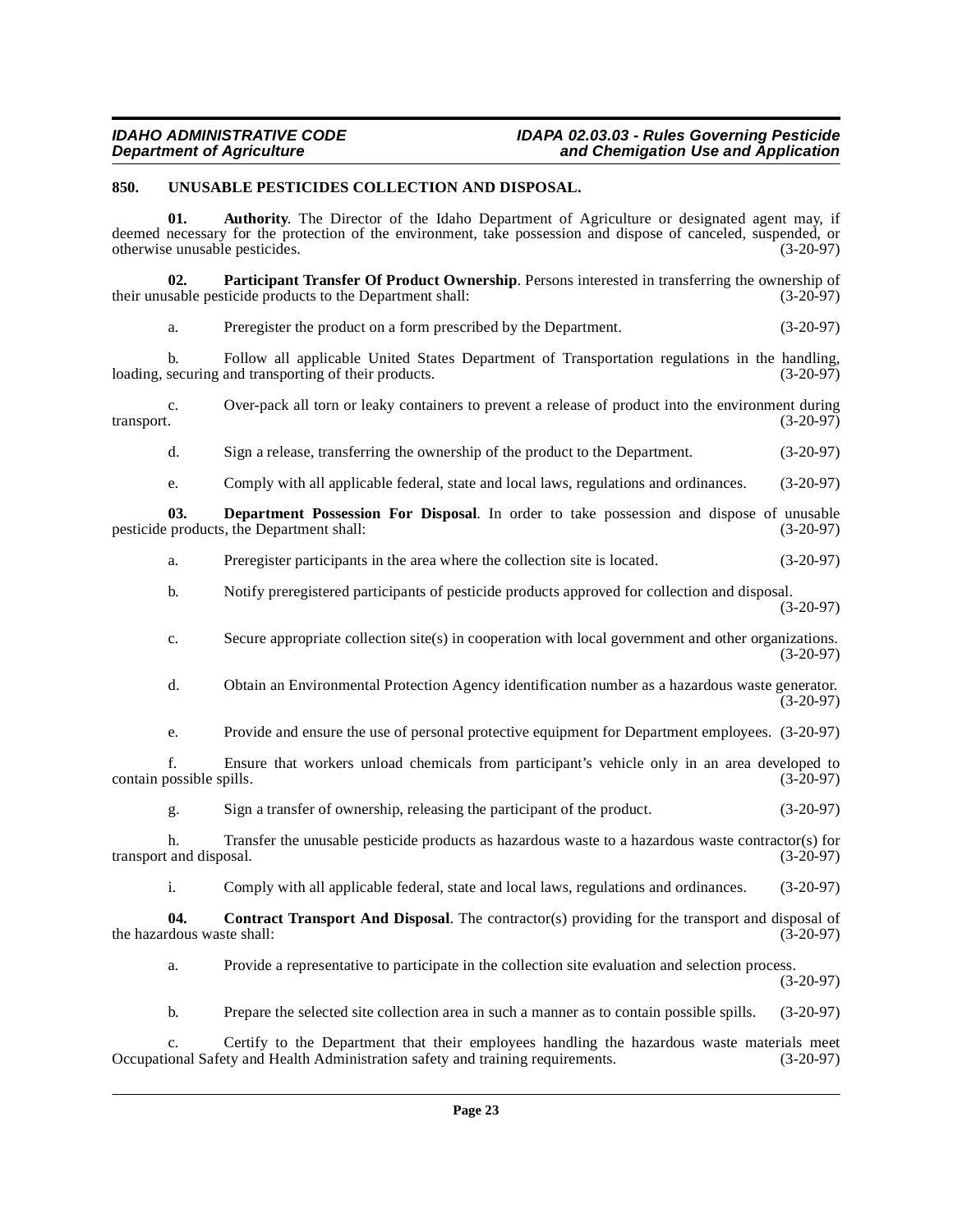d. Certify to the Department that their employees handling or transporting the hazardous waste<br>s meet United States Department of Transportation training requirements. (3-20-97) materials meet United States Department of Transportation training requirements.

e. Provide and ensure the use of personal protective equipment for their employees during collection events.  $(3-20-97)$ 

f. Overpack the hazardous waste materials as required by the disposal facility and the United States Department of Transportation.

g. Obtain and provide the Department with written approval for hazardous waste acceptance from the t, storage and disposal facility prior to the collection. (3-20-97) treatment, storage and disposal facility prior to the collection.

h. Provide the manifest forms, labels and markings for the overpacked containers and provide the placards for the commercial hazardous waste transport vehicles. (3-20-97)

i. Label, manifest, mark, and placard the load for proper transportation. (3-20-97)

j. Transport hazardous waste materials to the approved disposal site(s). (3-20-97)

k. Certify to the Department that the commercial hazardous waste transporter: (3-20-97)

i. Is registered through the Environmental Protection Agency and possesses an Environmental Protection Agency identification number.

ii. Is registered through the Environmental Protection Agency in each state through which the us waste is transported. (3-20-97) hazardous waste is transported.

iii. Is registered with the United States Department of Transportation, Research and Special Programs tration to transport hazardous waste. (3-20-97) Administration to transport hazardous waste.

iv. Has obtained an Idaho Department of Transportation hazardous waste trip permit and hazardous materials endorsement.

v. Has obtained a satisfactory safety rating from the United States Department of Transportation. (3-20-97)

l. Perform a final cleanup in such a manner as to ensure that the collection site is returned to its original condition. (3-20-97)

m. Provide complete documentation of collections, transportation and disposal to the Department in a timely manner.

<span id="page-23-3"></span>n. Comply with all applicable Federal, State and local laws, regulations, and ordinances. (3-20-97)

#### <span id="page-23-0"></span>**851. -- 960. (RESERVED).**

#### <span id="page-23-1"></span>**961. GENERAL CHEMIGATION REQUIREMENTS.**

This Section prescribes equipment listing requirements, posting requirements for certain types of pesticides, use of pesticide label directions, a prohibition from chemigation over waters of the state. (4-5-00) pesticide label directions, a prohibition from chemigation over waters of the state.

<span id="page-23-2"></span>**01. Chemigation Equipment Standards**. Equipment manufacturers shall provide to the Department of Agriculture verification that the equipment meets the standards established in these rules. If the equipment meets the standards, it shall be placed on the Department's list of approved chemigation equipment. (4-5-00) the standards, it shall be placed on the Department's list of approved chemigation equipment.

<span id="page-23-4"></span>**Posting Requirements**. Labels of toxicity category I pesticide products (those with the label signal word "DANGER", allow chemigation on their label and contain posting requirements specific to chemigation) shall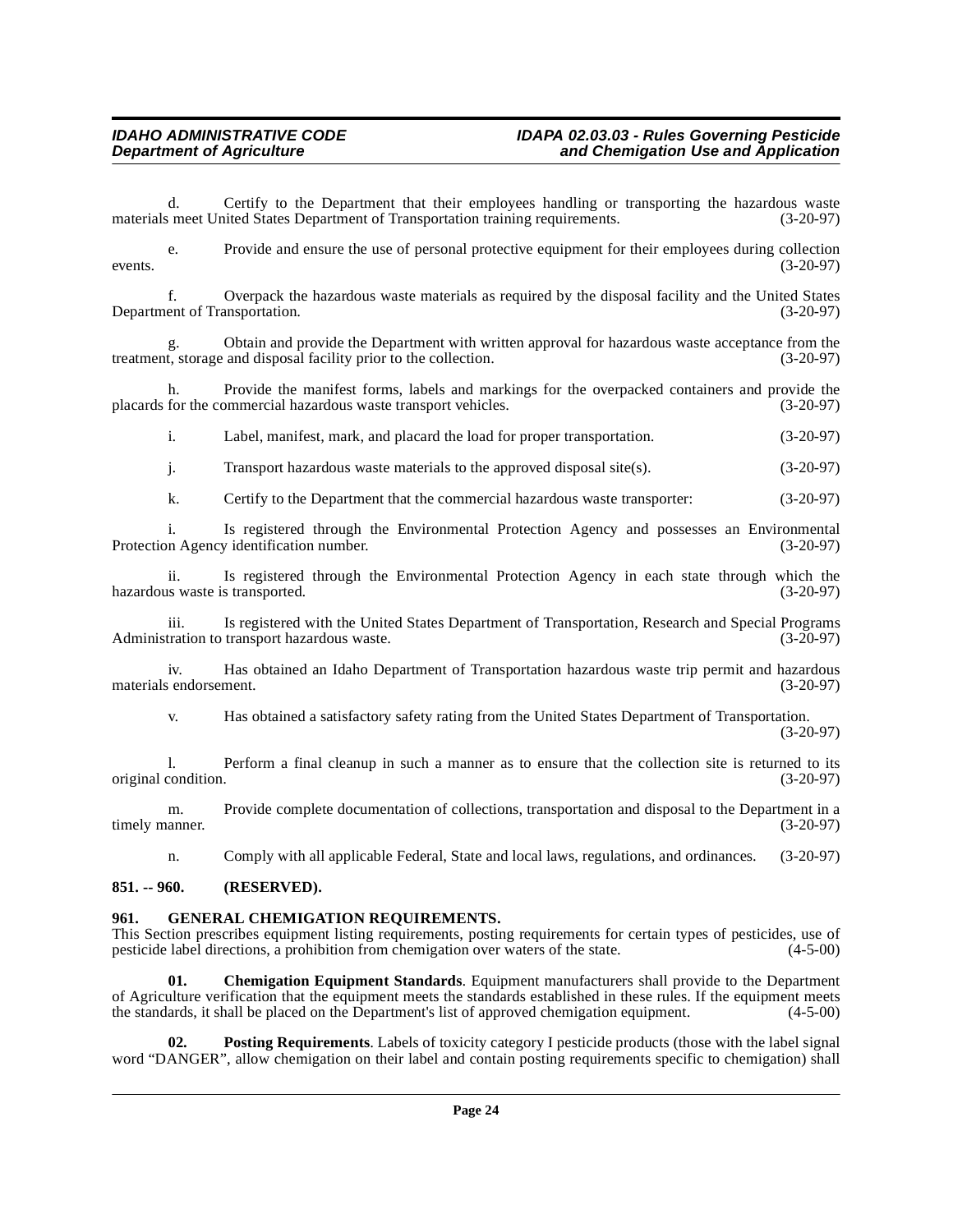be posted in accordance with their label. (4-5-00)

<span id="page-24-4"></span>**03. Pesticides Labeled For Chemigation**. The chemigator shall use only pesticides labeled for chemigation when chemigating. (4-5-00)

<span id="page-24-0"></span>**04.** Chemigating Over Waters Of The State. Chemigating over waters of the state shall be ed, except for variances allowed in Section 971. (4-5-00) prohibited, except for variances allowed in Section 971.

#### <span id="page-24-3"></span>**962. IRRIGATION SYSTEMS.**

This Section prescribes the equipment required for each type of irrigation system when chemigation is to be used.

 $(4-5-00)$ 

<span id="page-24-5"></span>**01. Sprinkler Or Drip Irrigation**. If chemicals are being chemigated through the sprinkler or drip irrigation system, the chemigator shall verify that the system complies with either Subsection 962.01.a. or 962.01.g. and shall include all of the additionally specified equipment for each: (4-5-00)

a. Irrigation Line Check Valve Requirement. The system shall contain a functional Irrigation Line (14-5-00) (4-5-00) Check Valve, (Section 966); and

b. Low Pressure Drain Requirement. The system shall contain an Automatic Low Pressure Drain, 970); and (4-5-00) (Section 970); and

c. Inspection Port Requirement. The system shall contain an Inspection Port, (Section 969); and  $(4-5-00)$ 

d. Vacuum Relief Valve Requirement. The system shall contain a Vacuum Relief Valve or a combination Air and Vacuum Relief Valve, (Section 968); and

e. Chemical Injection System Requirement. The system shall contain a Chemical Injection System, 965); and (4-5-00) (Section 965); and

f. Chemical Injection Line Shut Down (System Interlock) Requirement. The system shall contain a Chemical Injection Line Shut Down (System Interlock), (Section 963); or

g. Gooseneck Pipe Loop, Downhill and Over-A-Hill Requirement. For surface water impoundments the system may use a Gooseneck Pipe Loop, Downhill and Over-A-Hill system rather than the requirements of Subsections 962.01.a. through 962.01.f.. (Section 967): and (4-5-00) Subsections  $962.01.a.$  through  $962.01.f.,$  (Section  $967$ ); and

h. Chemical Injection System Requirement. The system shall contain a Chemical Injection System, (Section 965); and

i. Chemical Injection Line Shut Down (System Interlock) Requirement. The system shall contain a Chemical Injection Line Shut Down (System Interlock), (Section 963). (4-5-00)

<span id="page-24-2"></span>**02. Flood, Basin, Furrow, Or Border Irrigation**. If a chemical, including anhydrous ammonia, will be applied by flood, basin, furrow, or border chemigation through a gravity flow system, the chemigator shall verify that the system complies with the following requirements: systems using a gravity flow dispensing system shall meter the chemical into the water at the head of the field and downstream of a hydraulic discontinuity such as a drop structure or weir box to decrease potential for water source contamination from backflow if water flow stops.

 $(4-5-00)$ 

**03. Domestic Water Supply System Cross-Connected For Chemigation**. Any irrigation system used for chemical application cross-connected to a domestic water supply system shall verify that the system complies with either Subsection 962.03.a. or 962.03.d. and shall include all other additionally specified equipment for each;  $(4-5-00)$ 

<span id="page-24-1"></span>a. Reduced Pressure Principle Backflow Prevention Assembly (RP). The irrigation system shall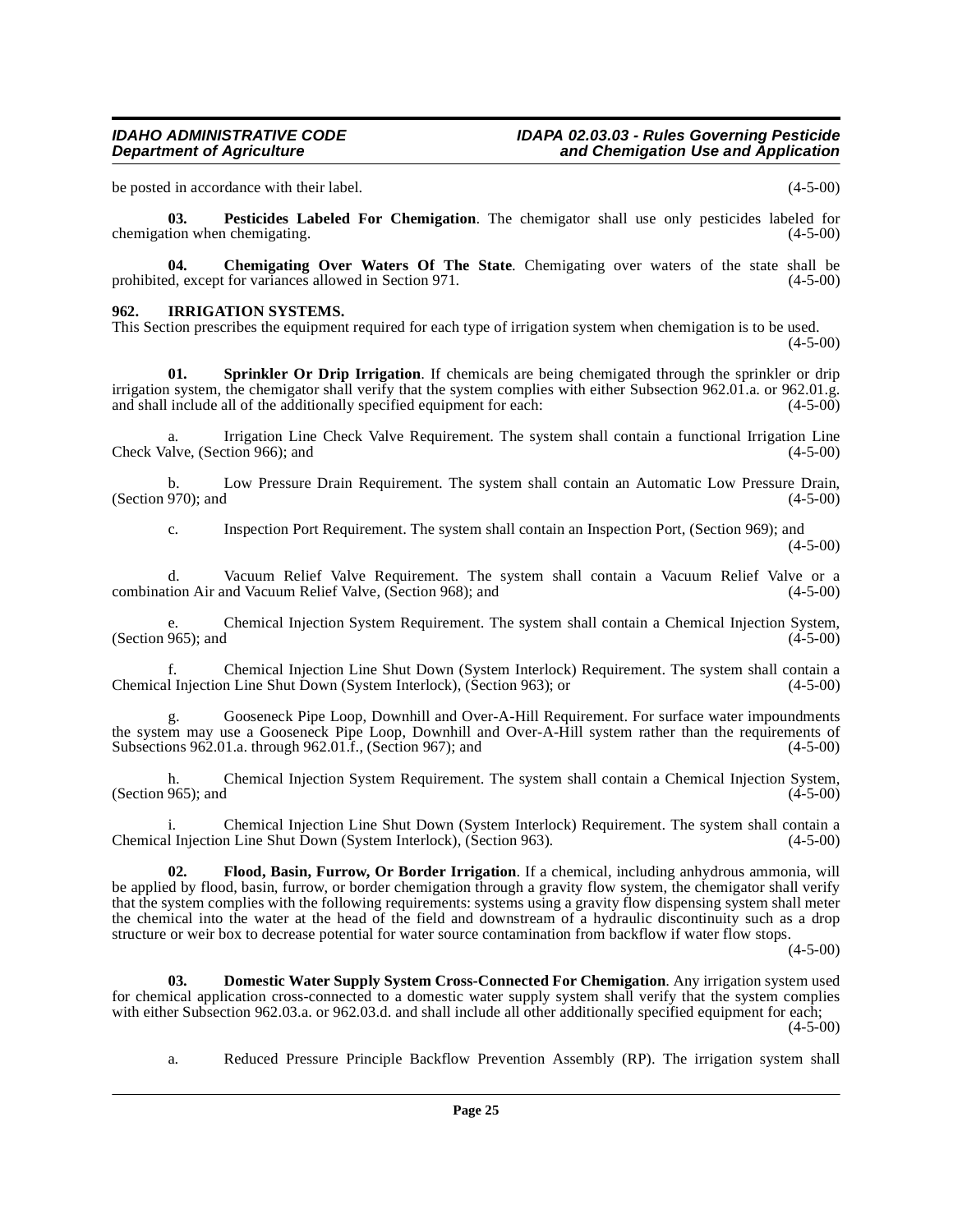contain a functional reduced pressure backflow preventer assembly (RP); and (4-5-00)

i. The RP assembly shall be located on the irrigation pipeline between the water supply pump and the point of chemical injection, and downstream from any domestic water supply diversion point. (4-5-00)

ii. The purpose of a Reduced Pressure Principle Backflow Prevention Assembly (RP) is to keep contaminated water from flowing back into a domestic water supply system when some abnormality in the system causes pressure to be temporarily higher in the contaminated part of the system than in the domestic water supply system piping. (4-5-00)

iii. The RP assembly shall have been manufactured in full conformance with the American National Standards Institute (ANSI)/American Water Works Association (AWWA) ANSI/WWA C511 Standard for Reduced Pressure Principle Backflow Prevention Assemblies established by the AWWA; and have met completely the laboratory and field performance specifications of the Foundation for Cross-Connection Control and Hydraulic Research of the University of Southern California (USC FCCCHR); or an equivalent, Department-approved testing facility. (4-5-00) facility.  $(4-5-00)$ 

b. Chemical Injection System Requirement. The system shall contain a Chemical Injection System, (Section 965); and  $(4-5-00)$ 

Chemical Injection Line Shut Down (System Interlock) Requirement. The system shall contain a<br>n Line Shut Down (System Interlock). (Section 963): or (4-5-00) Chemical Injection Line Shut Down (System Interlock), (Section 963); or

d. Air Gap (AG). The water from the domestic water supply system shall be discharged into a reservoir tank prior to the chemical injection. An air gap shall be at least double the diameter of the supply pipe measured vertically above the overflow rim of the vessel – in no case less than one (1) inch. Chemical injection shall not occur upstream of the air gap; and  $(4-5-00)$ not occur upstream of the air gap; and

e. Chemical Injection System Requirement. The system shall contain a Chemical Injection System, (Section 965); and

f. Chemical Injection Line Shut Down (System Interlock) Requirement. The system shall contain a Chemical Injection Line Shut Down (System Interlock), (Section 963).

### <span id="page-25-1"></span><span id="page-25-0"></span>**963. CHEMICAL INJECTION LINE SHUT DOWN (SYSTEM INTERLOCK).**

In every chemigation system, there shall be a functional system interlock designed and installed to shut down the chemical injection unit when chemical distribution is adversely affected. The system interlock shall connect the water supply pump and the chemical injection unit or connect the irrigation line pressure switch and the chemical injection unit if there is no water supply pump and the system is pressurized. The chemical injection line shall contain one (1) of the following options found in Subsections 963.01 through 963.05, to ensure that a chemical injection pump will stop if the irrigation pump stops to prevent the entire chemical mixture from emptying from the supply tank into the irrigation pipeline: (4-5-00)

**01. Electrical Interlock**. The electrical interlock shall contain one (1) of the options in Subsections . through 963.01.d. and shall include all of the additionally specified equipment for each:  $(4-5-00)$ 963.01.a. through 963.01.d. and shall include all of the additionally specified equipment for each:

<span id="page-25-2"></span>a. Electric Motor-Driven Irrigation Pump or Power Panel:(4-5-00)

i. The electrical controls for the irrigation pump panel or power panel at the pivot or linear shall be interlocked with an electric powered chemical injection pump so that if the water pump shuts off or the pressure switch shuts off power at the panel, the chemical injection pump shall shut off (it is recommended that the interlock also be provided to shut off the irrigation system if the chemical injection pump shuts off); and (4-5-00)

ii. Injection Line Check Valve, (Section 964), shall be installed; and (4-5-00)

iii. In pressurized irrigation systems, the irrigation line or water pump shall include a functional switch. (4-5-00) pressure switch.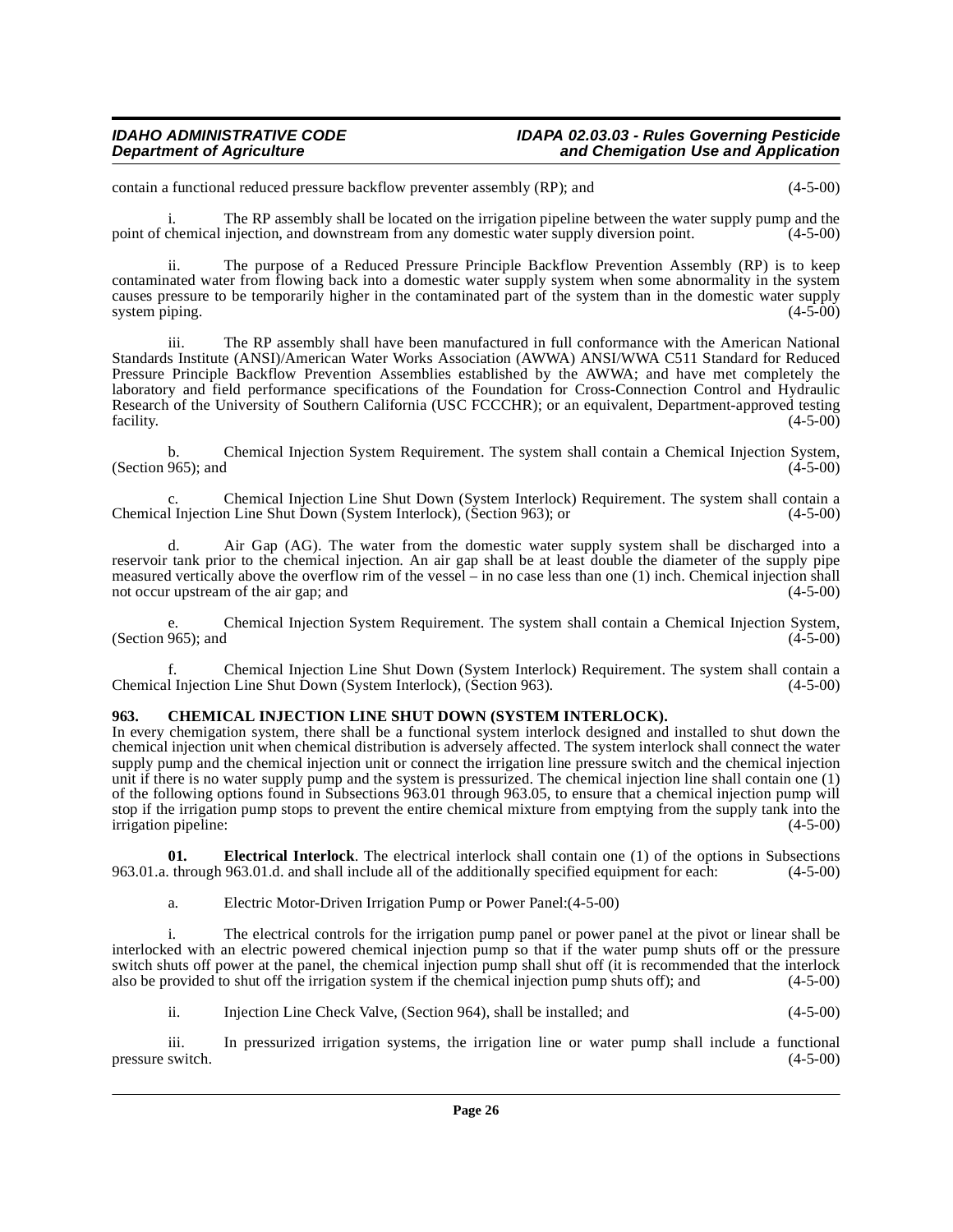b. Solenoid Operated Valve. A functional automatic quick-closing check valve and a functional closed solenoid operated valve connected to the system interlock shall be: (4-5-00) normally closed solenoid operated valve connected to the system interlock shall be:

|  | Normally closed; and |  | $(4-5-00)$ |
|--|----------------------|--|------------|
|--|----------------------|--|------------|

ii. Located on the intake side of the injection pump; and (4-5-00)

iii. Open only when there is adequate pressure in the irrigation line to insure uniform chemical distribution; and (4-5-00)

iv. In pressurized irrigation systems, the irrigation line or water pump shall include a functional pressure switch.

c. A functional automatic quick-closing check valve and a functional normally closed hydraulically operated check valve. The hydraulically operated check valve shall be connected to the main water line such that the valve only opens when the main water line is adequately pressurized. In addition, in pressurized irrigation systems, the irrigation line or water pump shall include a functional pressure switch; or (4-5-00) the irrigation line or water pump shall include a functional pressure switch; or

d. A functional automatic quick-closing check valve and a functional vacuum relief valve located in the chemical injection line between the positive displacement chemical injection pump and the chemical check valve. This alternative is appropriate only for those chemigation systems using a positive displacement chemical injection pump and is not for use with Venturi injection systems. This valve shall be elevated at least twelve (12) inches above the highest fluid level in the chemical supply tank and shall be the highest point in the injection line. The valve shall open at six (6) inches water vacuum or less and shall be spring-loaded or otherwise constructed such that it does not leak on closing. It shall prevent leakage from the chemical supply tank on system shutdown. The valve shall be constructed of chemically resistant materials. In addition, in pressurized irrigation systems, the irrigation line or water pump shall include a functional pressure switch.

<span id="page-26-2"></span>**02. Mechanical Interlock**. The mechanical interlock shall contain one (1) of the options in one 963.02.a. or 963.01.b. and shall include all of the additionally specified equipment for each: (4-5-00) Subsections 963.02.a. or 963.01.b. and shall include all of the additionally specified equipment for each:

a. Irrigation pumps driven by an internal combustion engine shall be interlocked between the chemical injection pump and the irrigation pump by operating the chemical injection equipment from the engine electrical system, or an electrical generator driven by the pumping plant power unit: (4-5-00) electrical system, or an electrical generator driven by the pumping plant power unit:

i. Injection Line Check Valve, (Section 964), shall be installed; and (4-5-00)

ii. In pressurized irrigation systems, the irrigation line or water pump shall include a functional pressure switch; or

b. Irrigation pumps driven by an internal combustion engine shall be interlocked between the chemical injection pump and the irrigation pump by belt from the drive shaft of the irrigation pump or an accessory pulley of the engine: and (4-5-00) pulley of the engine: and

<span id="page-26-1"></span>i. Injection Line Check Valve, (Section 964), shall be installed; and (4-5-00)

ii. In pressurized irrigation systems, the irrigation line or water pump shall include a functional pressure switch.

**03. Hydraulic Interlock**. Functional, normally closed, hydraulically operated check valve. The control line must be connected to the main water line such that the valve opens only when the main water line is adequately pressurized. This valve must prevent leakage from the chemical supply tank on system shutdown. The valve must be constructed of chemically resistant materials, such as a Venturi System. (4-5-00) constructed of chemically resistant materials, such as a Venturi System.

<span id="page-26-0"></span>

| 04. | <b>Human Interlock.</b> | $(4-5-00)$ |
|-----|-------------------------|------------|
|-----|-------------------------|------------|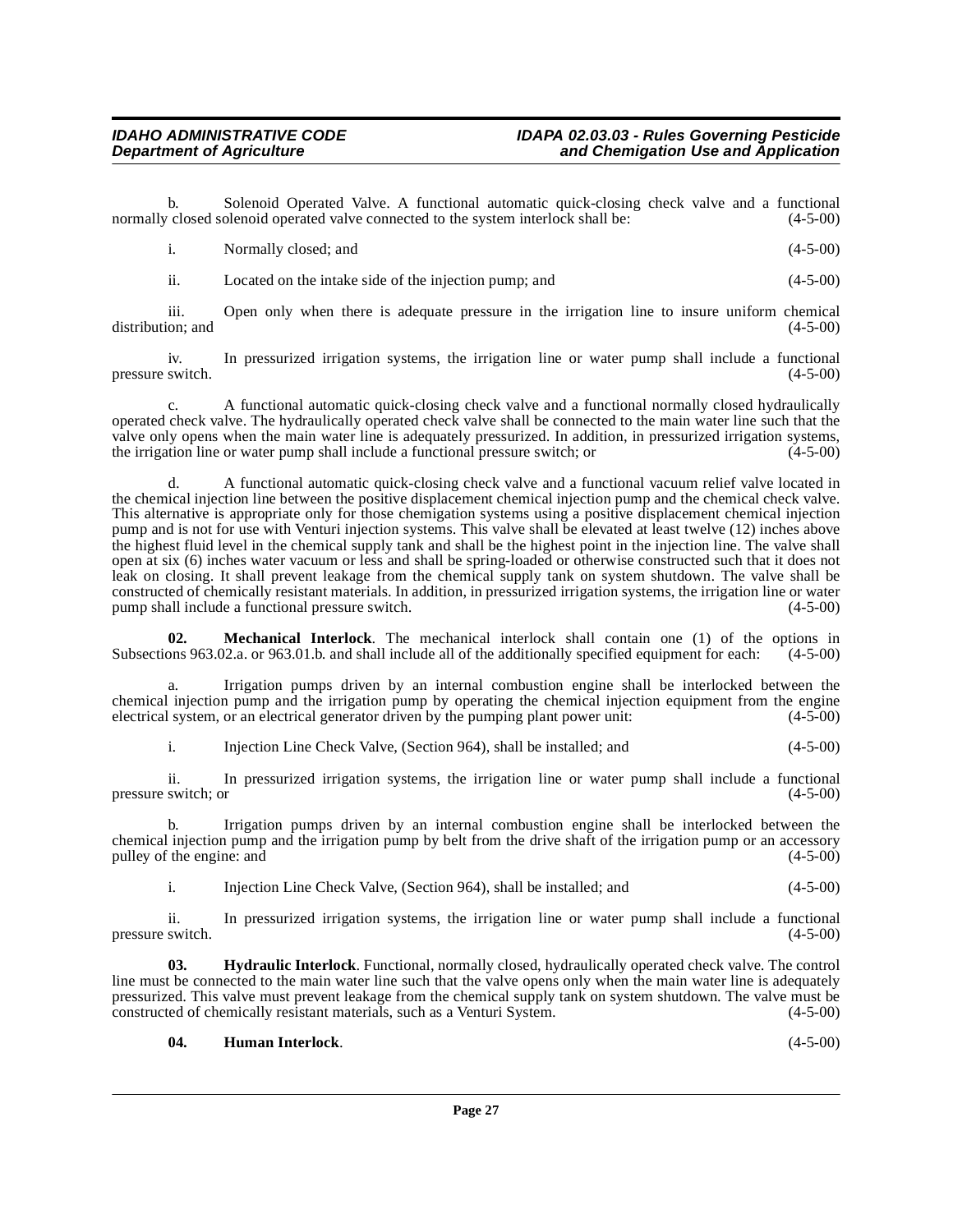a. A human interlock shall consist of human supervision on-site during the injection of a chemical into the irrigation system for one (1) hour or less to shut down the system in case of failure of the injection pump or irrigation system; and

| b. |  | Injection Line Check Valve (Section 964) shall be installed; and | $(4-5-00)$ |
|----|--|------------------------------------------------------------------|------------|
|----|--|------------------------------------------------------------------|------------|

c. In pressurized irrigation systems, the irrigation line or water pump shall include a functional pressure switch. (4-5-00)

<span id="page-27-5"></span>**05.** Other Approved Option. Any other option approved by the Director.  $(4-5-00)$ 

#### <span id="page-27-0"></span>**964. INJECTION LINE CHECK VALVE.**

**01. Injection Line Check Valve**. A functional, spring-loaded injection line check valve with a minimum of ten (10) pounds per square inch (psi) opening (cracking) pressure plus one (1) psi per one (1) foot of elevation between the chemical supply tank and the point of chemical injection and shall be: (4-5-00)

a. Located between the chemical injection pump and the point of chemical injection into the irrigation  $\lim_{x \to 0}$  and  $(4-5-00)$ 

b. Made of chemically resistant material; and (4-5-00)

c. Designed to prevent irrigation water under operating pressure from entering the chemical injection  $\mu$  line; and  $(4-5-00)$ 

<span id="page-27-3"></span>d. Designed to prevent leakage from the chemical supply tank on system shut down; and (4-5-00)

**02. A Substitute System**. The injection line check valve shall be a substitute for both the solenoidoperated valve and the functional, automatic, quick closing check valve in the chemical injection line. (4-5-00)

#### <span id="page-27-4"></span><span id="page-27-1"></span>**965. CHEMICAL INJECTION SYSTEM.**

All chemical injection systems, except for flood, basin, furrow, or border chemigation through a gravity flow system, shall use: (4-5-00)  $\text{shall use:}$  (4-5-00)

<span id="page-27-7"></span>**01.** Metering Pump. A metering pump such as a positive displacement injection pump effectively designed and constructed of materials that are compatible with chemicals and capable of being fitted with a system<br>interlock: or (4-5-00) interlock; or (4-5-00)

<span id="page-27-8"></span>**02.** Venturi System. Venturi systems including those inserted directly into the main water line, those installed in a bypass system, and those bypass systems boosted with an auxiliary water pump. Booster or auxiliary water pumps shall be connected with the system interlock such that they are automatically shut off when the main line irrigation pump stops, or in cases where there is no main line irrigation pump, when the water pressure decreases to the point where pesticide distribution is adversely affected. Venturies shall be constructed of chemically resistant materials. The line from the chemical supply tank to the Venturi shall contain a functional, automatic, quick closing check valve to prevent the flow of liquid back toward the chemical supply tank. This valve shall be located immediately adjacent to the Venturi chemical inlet. This same supply line shall also contain either a functional normally closed solenoid-operated valve connected to the system interlock or a functional normally closed hydraulically operated valve which opens only when the main water line is adequately pressurized. In bypass systems as an option to placing both valves in the line from the chemical supply tank, the check valve may be installed in the bypass immediately upstream of the Venturi water inlet and either the normally closed solenoid or hydraulically operated valve may be installed immediately downstream of the Venturi water outlet. (4-5-00) operated valve may be installed immediately downstream of the Venturi water outlet.

#### <span id="page-27-2"></span>**966. IRRIGATION LINE CHECK VALVE.**

<span id="page-27-6"></span>

| 01. | <b>Construction.</b> Construction shall:  | $(4-5-00)$ |
|-----|-------------------------------------------|------------|
|     | Consist of at least a single check valve; | $(4-5-00)$ |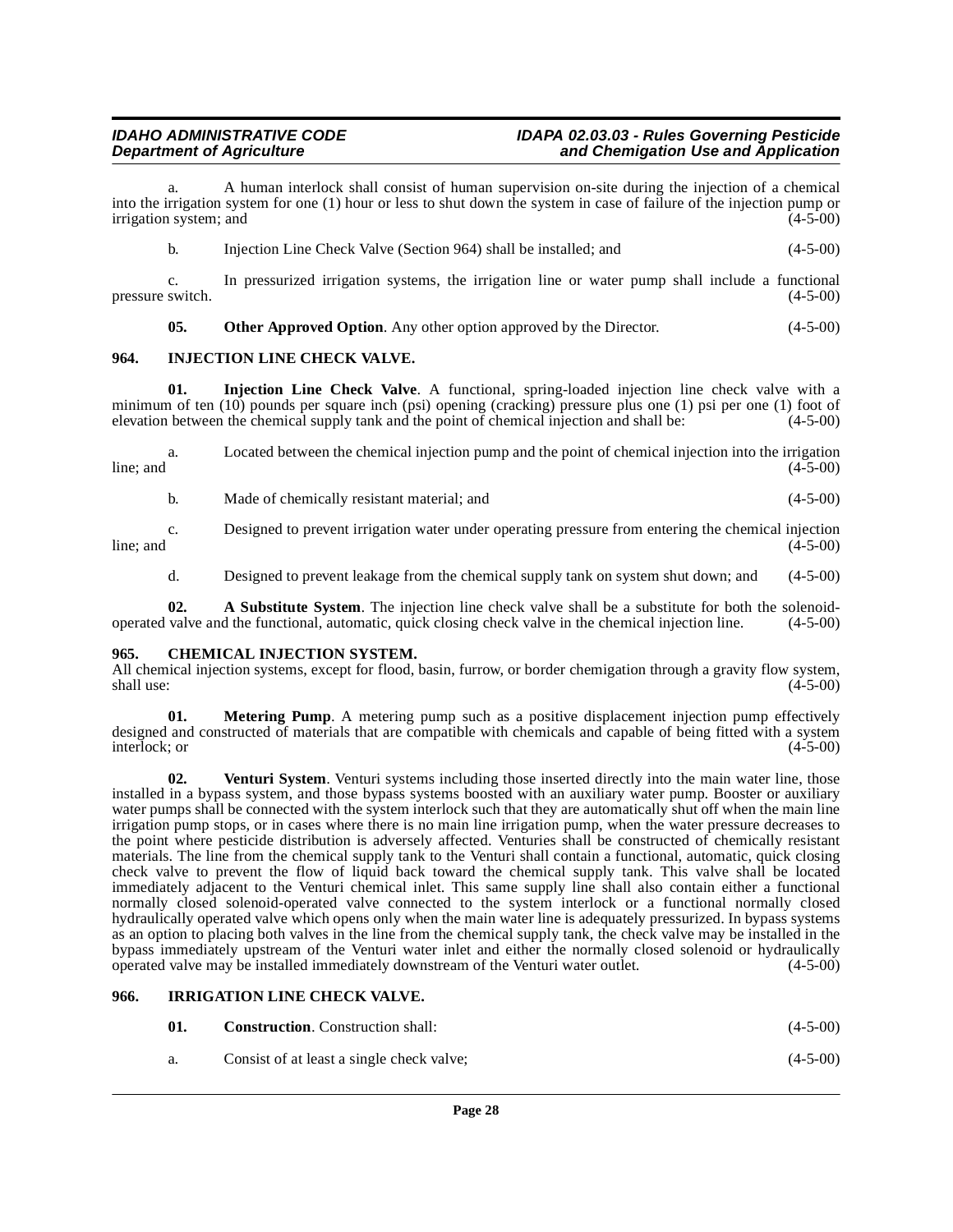b. Be of heavy duty construction with all materials resistant to corrosion or protected to resist corrosion; (4-5-00)  $\frac{4-5-00}{2}$ c. Be spring-loaded with a chemically resistant and resilient seal that provides a watertight seal against reverse flow; (4-5-00) d. Not consist of metal to metal seal surfaces; (4-5-00) e. Be rated at a pressure equal to or greater than the system working pressure; and (4-5-00) f. Be positioned and oriented according to manufacturer specifications to ensure proper functioning.  $(4-5-00)$ **02.** Location. The Irrigation Line Check Valve shall: (4-5-00) a. Be located in the pipeline between the irrigation pump and the point of chemical injection into the upipeline, and downstream from a vacuum relief valve and automatic low pressure drain. (4-5-00) irrigation pipeline, and downstream from a vacuum relief valve and automatic low pressure drain. b. When installed, be on a horizontal plane and level. A deviation of not more than ten (10) degrees izontal is permitted. (4-5-00) from horizontal is permitted. **03. Labeling Of The Check Valve Or Valve Assembly**. Shall be labeled with the following:  $(4-5-00)$ a. Manufacturer's name and model; (4-5-00)

<span id="page-28-3"></span><span id="page-28-2"></span>

| b. | Working pressure in pounds per square inch (psi); | $(4-5-00)$ |
|----|---------------------------------------------------|------------|
| C. | Maximum flow rate in gallons per minute; and      | $(4-5-00)$ |
|    | Direction of flow.                                | $(4-5-00)$ |

**04.** Model Certification. The manufacturer of the irrigation line check valve shall provide verification to the director that the valve model has been tested and certified by an independent laboratory such as the Center For Irrigation Technology, Fresno, California and Great Plains Meter, Inc. Aurora, Nebraska, or other Department approved facility as meeting the following leakage test criteria: (4-5-00)

a. Low Pressure Drip Test. A check valve shall withstand for sixteen (16) hours without leakage at the valve seat an internal hydrostatic pressure equivalent to the head of a column of water five (5) feet (1.5m) high retained within the downstream portion of the valve body. No leakage shall occur as evidenced by wetting of paper placed beneath the valve assembly. This test is to be conducted with the valve in both the horizontal and vertical position if intended for such use. (4-5-00)

b. High Pressure Test. A check valve shall withstand for one (1) minute, without leakage at joints or at est, an internal hydrostatic pressure of two (2) times the rate of working pressure of the valve. (4-5-00) the valve seat, an internal hydrostatic pressure of two  $(2)$  times the rate of working pressure of the valve.

### <span id="page-28-1"></span><span id="page-28-0"></span>**967. GOOSENECK PIPE LOOP, DOWNHILL AND OVER-A-HILL.**

**01.** Location. Shall be located in the main water line immediately downstream of the irrigation water (4-5-00)  $pump.$  (4-5-00)

**02. Position**. The bottom side of the pipe at the loop apex shall be at least twenty-four (24) inches e highest sprinkler or other type of water emitting device on the highest part of the field. (4-5-00) above the highest sprinkler or other type of water emitting device on the highest part of the field.

**Pipe Loop**. The loop shall contain either a vacuum relief or combination air and vacuum relief valve at the apex of the pipe loop, and if the water pump is portable and the apex is a straight, horizontal section of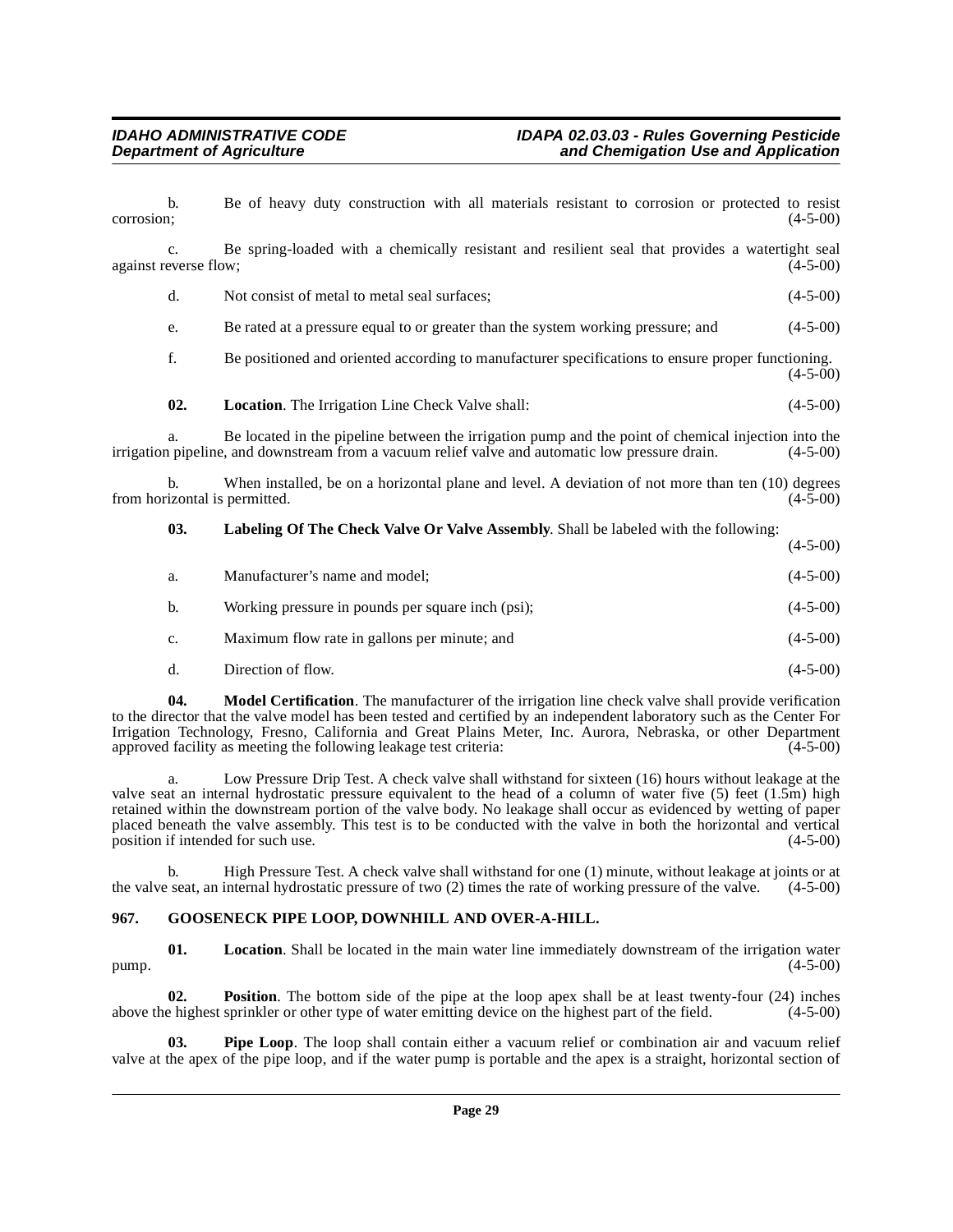pipe, the pipe shall be level. (4-5-00)

**04. Location Of Chemical Injection Port**. The chemical injection port shall be located downstream of the apex of the pipe loop and at least six  $(6)$  inches below the bottom side of the pipe at the loop apex.  $(4-5-00)$ 

<span id="page-29-7"></span><span id="page-29-6"></span>**05.** Use Restriction. Shall not be allowed when pumping from a groundwater source.  $(4-5-00)$ 

#### <span id="page-29-0"></span>**968. VACUUM RELIEF VALVE OR COMBINATION AIR AND VACUUM RELIEF VALVE.**

**01.** Location. Shall be located on top of the horizontal irrigation pipeline on the upstream side of the check valve.  $(4-5-00)$ check valve.  $(4-5-00)$ 

**02. Orifice Size**. Shall have a total (individually or combined) orifice size of at least three-fourths (3/4) inch diameter for a four (4) inch pipe, a one (1) inch diameter for a five (5) to eight (8) inch pipe, a two (2) inch diameter for a nine (9) to eighteen (18) inch pipe, and a three (3) inch diameter for a nineteen (19) inch and greater pipe.  $(4-5-00)$ 

#### <span id="page-29-5"></span><span id="page-29-1"></span>**969. INSPECTION PORT.**

**01.** Inspection Port. The inspection port can be combined with a mounting of a vacuum relief or tion air and vacuum relief valve and shall:  $(4-5-00)$ combination air and vacuum relief valve and shall:

a. Be located on the pipeline between the irrigation pump and the irrigation pipeline check valve above the low pressure drain; (4-5-00) directly above the low pressure drain;

b. Have a minimum diameter opening of four (4) inches from which the check valves and low drain shall be visible; (4-5-00) pressure drain shall be visible;

Be mounted with quick disconnects, quick coupler, ring lock or flange fittings, dresser couplings or other fittings that allow for easy removal of the inspection port. Any bolts shall be located on the outside of the irrigation water pipe; and

d. Be located near the irrigation line check valve to allow for inspections and check for malfunctioning of the irrigation line check valve and low pressure drain. (4-5-00)

#### <span id="page-29-2"></span>**970. AUTOMATIC LOW PRESSURE DRAIN.**

<span id="page-29-4"></span>**01. Automatic Low Pressure Drain**. Automatic low pressure drain shall: (4-5-00)

a. Be installed upstream of the irrigation line check valve at the lowest point of the horizontal water supply pipeline; (4-5-00)

b. Not extend into the horizontal pipe beyond the inside surface of the bottom of the pipe; (4-5-00)

c. Be at least three-fourths (3/4) inch in diameter with a closing pressure of not less than five (5) psi;  $(4 - 5 - 00)$ 

d. If the drain is within twenty (20) feet of the water source, contain a corrosion resistant tube, pipe, hose, or similar conduit three-fourths  $(3/4)$  inch in diameter to discharge a solution at least twenty  $(20)$  feet down slope from the irrigation water source and away from any other water sources; and  $(4-5-00)$ slope from the irrigation water source and away from any other water sources; and

<span id="page-29-8"></span>e. Not have any valves located on the outlet side of the drain tube. (4-5-00)

#### <span id="page-29-3"></span>**971. VARIANCES.**

The Department may grant variances with such conditions and safeguards as it determines are necessary to prevent contamination or pollution of the waters of the state. Issuance of variances shall not relieve the recipient from compliance with all other responsibilities under the Pesticide and Chemigation Act and Rules. Such variances may be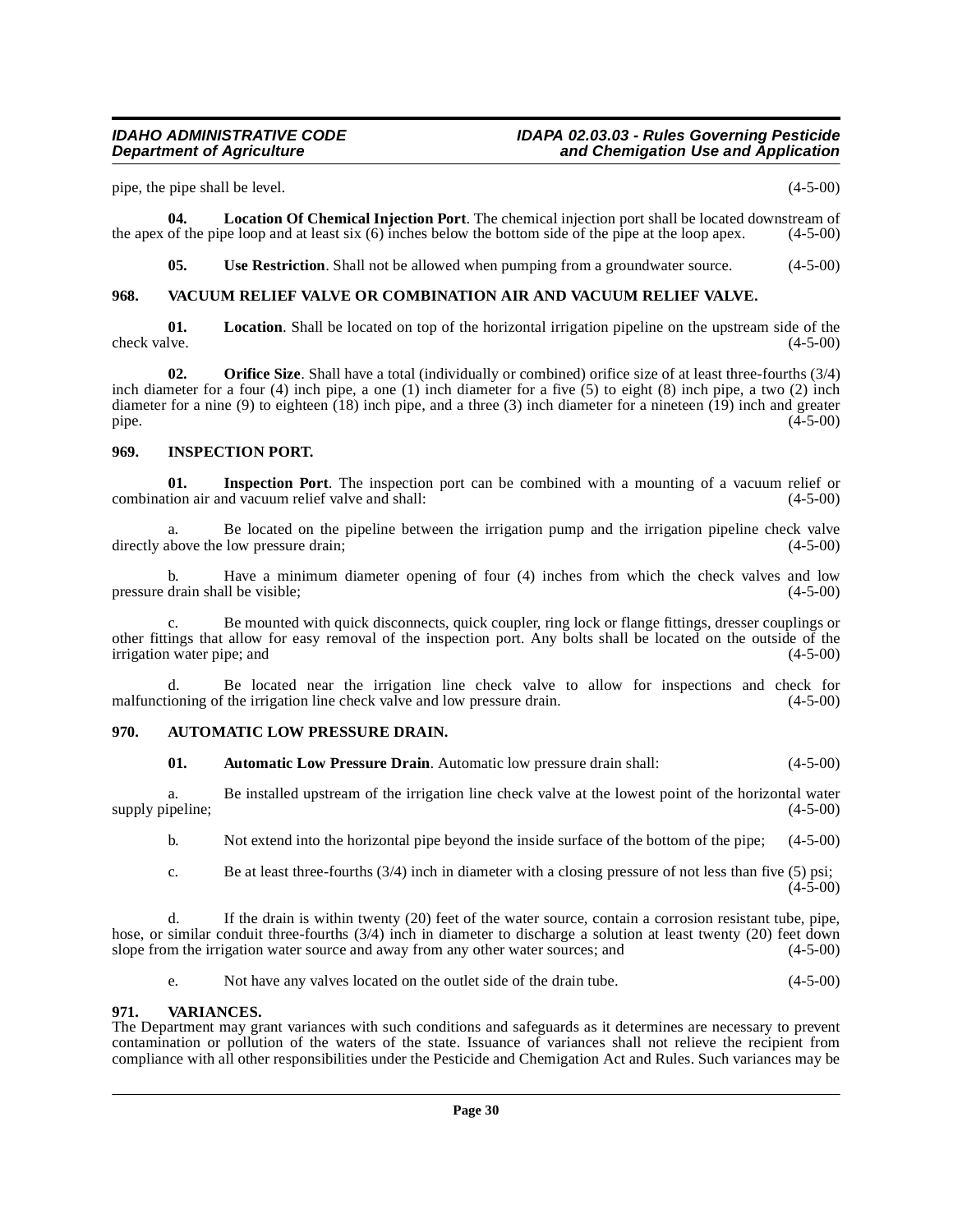#### **IDAHO ADMINISTRATIVE CODE IDAPA 02.03.03 - Rules Governing Pesticide Department of Agriculture and Chemigation Use and Application**

granted upon a request from the owner or operator of the property affected and approval by the Director. The application will state fully the grounds of the application and the facts relied upon. Upon the Department's further investigation, if certain antipollution devices otherwise required by these rules or the Pesticide and Chemigation Act, are not necessary or consequences inconsistent with the rules or act, such variances may be granted. ( are not necessary or consequences inconsistent with the rules or act, such variances may be granted.

### <span id="page-30-0"></span>**972. -- 999. (RESERVED).**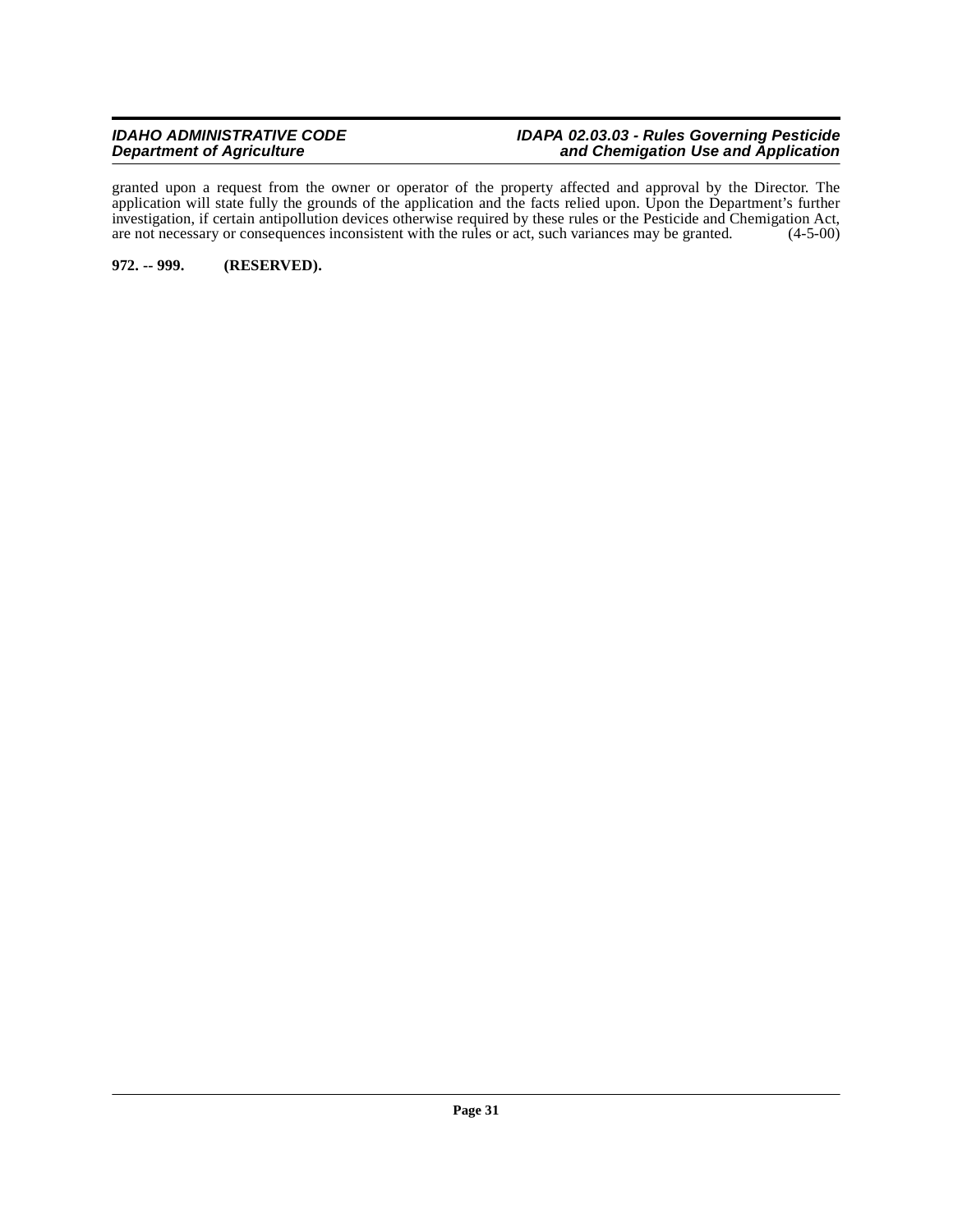# **Subject Index**

#### **A**

A Substitute System [28](#page-27-3) Active Ingredient [18](#page-17-6) Acute Toxicity [18](#page-17-7) Air Gap [3](#page-2-6) Airflow And Temperature Inversion Indicators [21](#page-20-3) Amendment, Suspension, Or Revocation Of The LPC Registration [14](#page-13-3) Applicant [18](#page-17-8) Application Near Hazard Areas [22](#page-21-5) Applicator Records [14](#page-13-4) Approval For Use Of Other Application [18](#page-17-9) Authority [23](#page-22-1) Automatic Low Pressure Drain [30](#page-29-4)

# **B**

Basin Irrigation Bee Restrictions [19](#page-18-4) Border Irrigation [3](#page-2-8)

#### **C**

Cancellation Or Reduction [17](#page-16-4) Certification [3](#page-2-9) Certification, Department Examinations [8](#page-7-0) Change Notification [18](#page-17-10) Change Of License Status [18](#page-17-11) Check Valve [3](#page-2-10) Chemical Injection Line Shut (System Interlock) [26](#page-25-1) Chemical Injection System [28](#page-27-4) Chemigating Over Waters Of The State [25](#page-24-0) Chemigation Equipment Standards [24](#page-23-2) Chemigation Wind Speed Precautions [18](#page-17-12) Chemigator [3](#page-2-11) Contract Transport And Disposal [23](#page-22-2) Coverage Waived [17](#page-16-5) Cross-Connection [3](#page-2-12)

# **D**

Definitions, IDAPA 02.03.03 [3](#page-2-13) Demonstration And Research [4](#page-3-0) Demonstration Of Competence [7](#page-6-2) Department Examination Procedures [10](#page-9-0) Department Possession For Disposal [23](#page-22-3) Deviations From Pesticide Labels And

Labeling [17](#page-16-6) Disposal [20](#page-19-2) Domestic Water Supply System [4](#page-3-1) Domestic Water Supply System Cross-Connected For Chemigation [25](#page-24-1) Drip Irrigation [4](#page-3-2)

### **E**

Electrical Interlock [26](#page-25-2) Ester Restriction [21](#page-20-4) Examination Fee Per Examination Category [16](#page-15-4) Exceptions, Pesticide Storage [20](#page-19-3) Exceptions, Wind Velocity [18](#page-17-13) Exemption [22](#page-21-6) Experimental Permits [18](#page-17-14) Experimental Use [19](#page-18-5)

### **F**

Fees [16](#page-15-5) Financial Responsibility [16](#page-15-6) Findings [5](#page-4-4) Flood Irrigation [4](#page-3-3) Flood, Basin, Furrow Or Border Irrigation -- Additional Requirements [25](#page-24-2) Flow Rate [4](#page-3-4) Furrow Irrigation [4](#page-3-5)

### **G**

General Chemigation Requirements [24](#page-23-3) Gooseneck Pipe Loop, Downhill And Over-A-Hill [29](#page-28-1) Green Pea Exception [19](#page-18-6)

# **H**

Hazard Area [4](#page-3-6) Hazard Area, Aircraft Spray Distances [21](#page-20-5) High Volatile Ester Restrictions [21](#page-20-6) High Volatile Esters [4](#page-3-7) Home And Garden Restrictions [20](#page-19-4) Human Interlock [27](#page-26-0) Hydraulic Interlock [27](#page-26-1)

### **I**

Imposition Of Civil Penalty [14](#page-13-5) Initiation Or Pursuit Of Any Other Action [14](#page-13-6) Injection Line Check Valve [28](#page-27-5) Injection Pump [4](#page-3-8) Inspection Port [4](#page-3-9), [30](#page-29-5) Interim Exemption From Pesticide

Dealer Licensing And Recordkeeping [12](#page-11-1) Irrigation Line Check Valve [28](#page-27-6) Irrigation Line Check Valve Model Certification [29](#page-28-2) Irrigation Systems [25](#page-24-3)

## **L**

Labeling Of The Check Valve Or Valve Assembly [29](#page-28-3) Licensed Professional Applicator [11](#page-10-0) Licensing Periods And Recertification [10](#page-9-1) Low Volatile Ester Restrictions [21](#page-20-7) Low Volatile Esters [4](#page-3-10) Low-Flying Prohibitions [17](#page-16-7)

### **M**

Mechanical Interlock [27](#page-26-2) Metering Pump [28](#page-27-7) Microencapsulated Methyl Parathion Restriction [22](#page-21-7) Minimum Coverage Required [17](#page-16-8) Mixer-Loader [4](#page-3-11)

**N**

Name [18](#page-17-15) Non-Domestic Pesticides [20](#page-19-5) Nonfood And Nonfeed Site Conditions [22](#page-21-8)

### **O**

Orifice Size [30](#page-29-6) Other Exceptions [19](#page-18-7) Other Spraying Equipment [21](#page-20-8)

### **P**

Participant Transfer Of Product Ownership [23](#page-22-4) Pesticide Dealer Records, Records Requirements [15](#page-14-0) Pesticide Dealer's License, Fees [16](#page-15-7) Pesticide Registration, Fees [16](#page-15-8) Pesticide Use On Alfalfa Seed, Carrot Seed, Onion Seed, Radish Seed And Clover Seed [22](#page-21-9) Pesticide-Fertilizer Mix Restrictions [18](#page-17-16) Pesticides Labeled For Chemigation [25](#page-24-4) Phenoxy Herbicide Restrictions [21](#page-20-9) Posting Requirements, Category I [24](#page-23-4) Pressure Switch [4](#page-3-12) Private Applicator Licensing [5](#page-4-5)